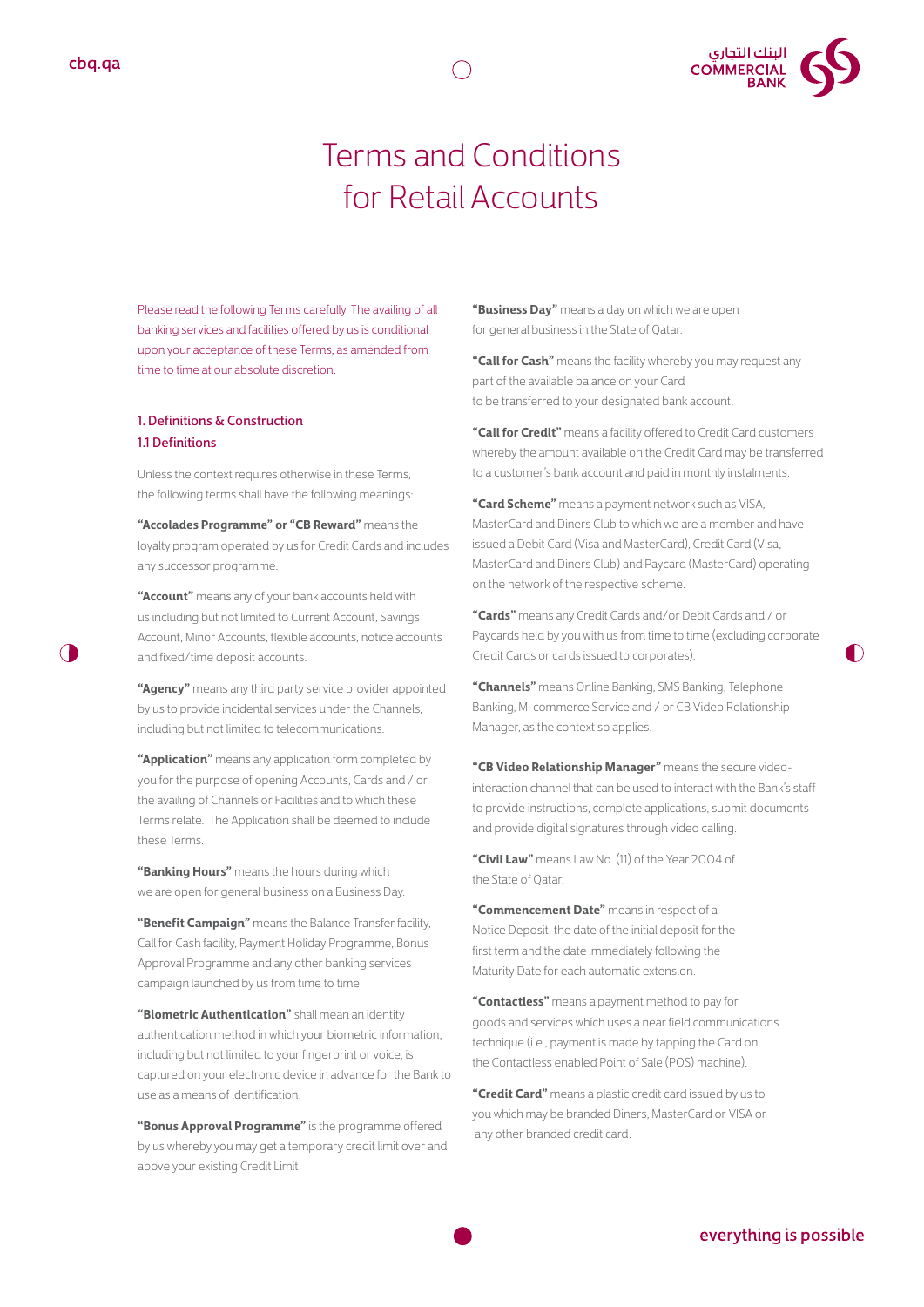



**"Credit Card Account"** means the account to which one or more Credit Cards are linked and on which the Credit Card Transactions are billed.

**"Credit Limit"** means your mandated limit for use of the Card and individual Transactions (including cash withdrawals).

**"Credit Card Number"** is the sixteen-digit number imprinted on your Visa / MasterCard Credit Card and fourteen digit number imprinted on your Diners Club Credit Card.

**"Credit Shield Plus Insurance Policy"** means the insurance scheme insuring you against all or part of your liabilities under a Credit Card.

**"CVV"** means the card verification value located on the reverse of a Card.

**"DailyTransactionLimit"** means the daily maximum amount you can withdraw and make purchases through the Online Banking Service or Point of Sale (POS) machines using a Card or payment through Channels.

**"Debit Card"** means a debit card issued by us and bearing the logo of VISA or MasterCard which is linked to the customer's current account or savings account.

**"Debit Card Number"** is the sixteen-digit number imprinted on your Debit Card.

**"Delinquent Card"** means a Credit Card which is overdue or over limit or in collection.

**"Details"**means one or more of the following: Credit Card Number, Debit Card Number, CVV, Password, TPIN Number, PIN Number and/or biometric information.

**"Device"** means the mobile device used to access the Channels.

**"Facility"** means each credit facility provided by us to you.

**"Global Partner"** means those organizations with whom Diners Club International and/or VISA International and / or MasterCard and / or any of their franchises have signed a contract and who have agreed to sell the currencies of their loyalty programme at a prefixed rate to Diners Club International and/or VISA International and / or Mastercard and / or any of their respective franchises.

**"Interest"** means payment from a borrower or deposittaking financial institution to a lender or depositor of an amount above repayment of the principal sum (i.e., the amount borrowed), at a particular rate. Interest is calculated on a 360-day basis.

**"Instruction"** means a request for information or transaction instruction issued by you to us in connection with an Account and may be issued through any of the Channels.

**"Insurance Provider"** means Qatar Insurance Company or any replacement insurance company approved by us.

**"LPO"** means a Local Purchase Order.

**"M-commerce Service"** means the mobile commerce / mobile banking service provided by us through your Device pursuant to which you may execute or request (through an Instruction) transactions and Account information and receive (through a Response) Account information via a short message service through a mobile phone.

**"Machine"** means, but is not limited to, an automatic teller machine, Point of Sale (POS) machine or any other means through which a customer can affect payment for goods or services.

**"Maturity Date"** means the date falling the number of calendar days after the Commencement Date which equates to the Term.

**"Minor"** means an individual under the age of 18 years.

**"Notice Account"** means a notice account held by you with us.

"Online **Banking Service**" means our internet banking service accessible through the Site.

**"Paycard"** means a card issued by us to an individual upon the request of the Corporate Customer (Individual's Employer) based on the agreement with the Bank and is linked to the Paycard Account.

**"Paycard Account"** means a bank account provided by us where the only access is permitted through a Paycard.

**"Password"** means the password chosen by you or provided to you by us pursuant to your signup and used for access to one more of the Channels.

**"Payment Holiday Programme"** means the process whereby a customer does not pay the minimum due amount for the month when a payment holiday is effective.

**"PIN Number"** means the security code issued by us and may be used to authorize a Transaction or for the M-commerce service as the context so applies.

**"Qatar Riyals"** and **"QAR"** means the lawful currency of the State of Qatar for the time being.

**"QCB"** means the Qatar Central Bank.

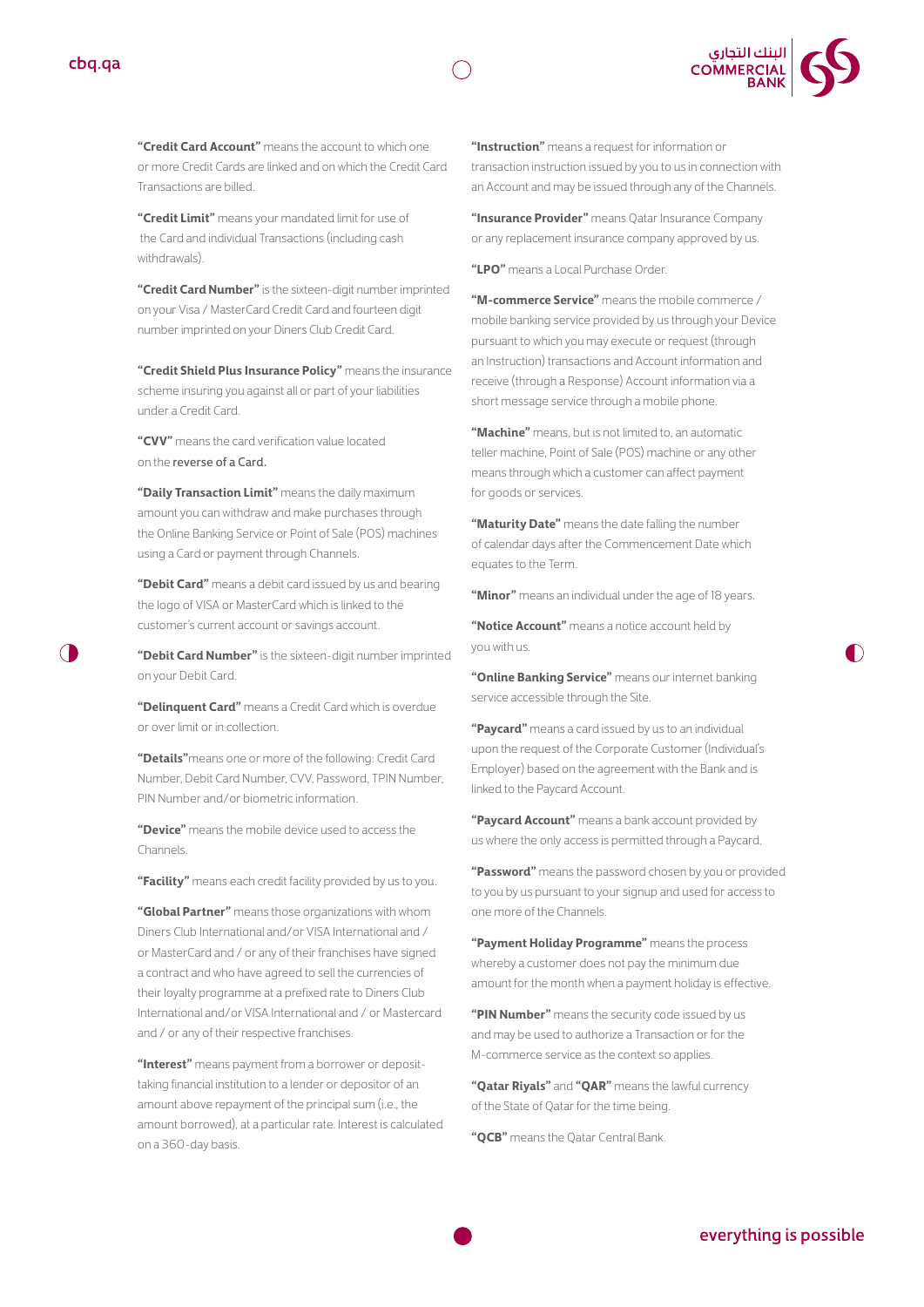



**"Rewards Programme"** means the Accolades Programme or any other reward program.

**"Site"** means www.cbq.qa as modified from time to time at our discretion.

**"SMS Banking"** means the service provided by us enabling you to request (through an Instruction) and receive (through a Response) information concerning Accounts via a short message service to a mobile phone and / or device.

**"Statement of Account"** means a periodic statement / written confirmation issued by us in relation to an Account, a Facility or a Card containing details of transactions during the preceding period.

**"Telephone Banking"** means the services provided by us enabling you to request and receive information concerning Accounts and issue Instructions by telephone.

**"Term"** means the term of the Notice Account and fixed/ time deposit accounts in each case as agreed between you and us calculated in calendar days.

**"Terms"** means these terms and conditions.

**"TPIN Number"** means the number issued by us to you for Telephone Banking.

**"Transaction"** means any transaction for purchase or sale of shares, stocks, securities, currency or any other financial, fiscal and monetary instrument or banking or other services now existing or being availed of or hereafter entered into between us and you or to be provided between by us to you.

**"Username"** means the username provided to you by us pursuant to your signup and used for access to one or more of the Channels.

**"We","us"** and **"our"** means The Commercial Bank (P.S.Q.C.), our assigns and successors and where the context requires includes any subsidiary or an Agency appointed by us to provide incidental services to you.

**"You"** and **"your"** means our customer or his/her authorized agent.

**Sanctions** means any economic, trade or financial sanctions laws, regulations, embargoes or restrictive measures imposed, administered or enforced from time to time by any applicable sanctions authority (as recognised and implemented by the Qatar Central Bank).

#### 1.2 Construction

- a) The clause headings in these Terms are for ease of reference only and shall not be relied upon in the construction, meaning or intention of any provision of these Terms.
- b) The singular includes the plural and, the masculine includes the feminine.
- c) The term person includes a firm, company, corporation, association, partnership (whether or not having a separate legal personality), government, state or agency of a state and in each case shall include their legal successors and permitted assigns
- d) Our rights with respect to any matter conferred under any provision of these Terms shall be in addition to the rights conferred under any other provision of these Terms with respect to the same matter.
- e) Any reference to a party in these Terms shall include a reference to their successor in title and permitted assigns.
- f) Any reference to a law or regulation in these Terms includes any update or replacement of such law or regulation.

#### 2. Agreement

- a) The availing of all banking services, Accounts and Facilities offered by us is conditional upon your acceptance of these Terms (on your behalf and on behalf of each of your authorized agents), as amended from time to time in our sole discretion in accordance with the provisions below. These Terms create legally binding obligations between us and you. These terms are applicable to all new and existing Accounts with effect from the date these Terms appear on our Site.
- b) Operation of any Account including through use of a Channel or a Card on or after the date on which an amendment to the Terms comes into effect will constitute acceptance of such an amendment by you without reservation.
- c) You wish to use the Channels as provided by us and we are willing to make the Channels available to you.

#### 3. Account Opening

- a) An Account can be opened by you in the name of one person or jointly in the name of two or more persons.
- b) Approval of eligibility for an Account and Facilities shall be subject to our prevailing policies, criteria and procedures.



 $\bigcap$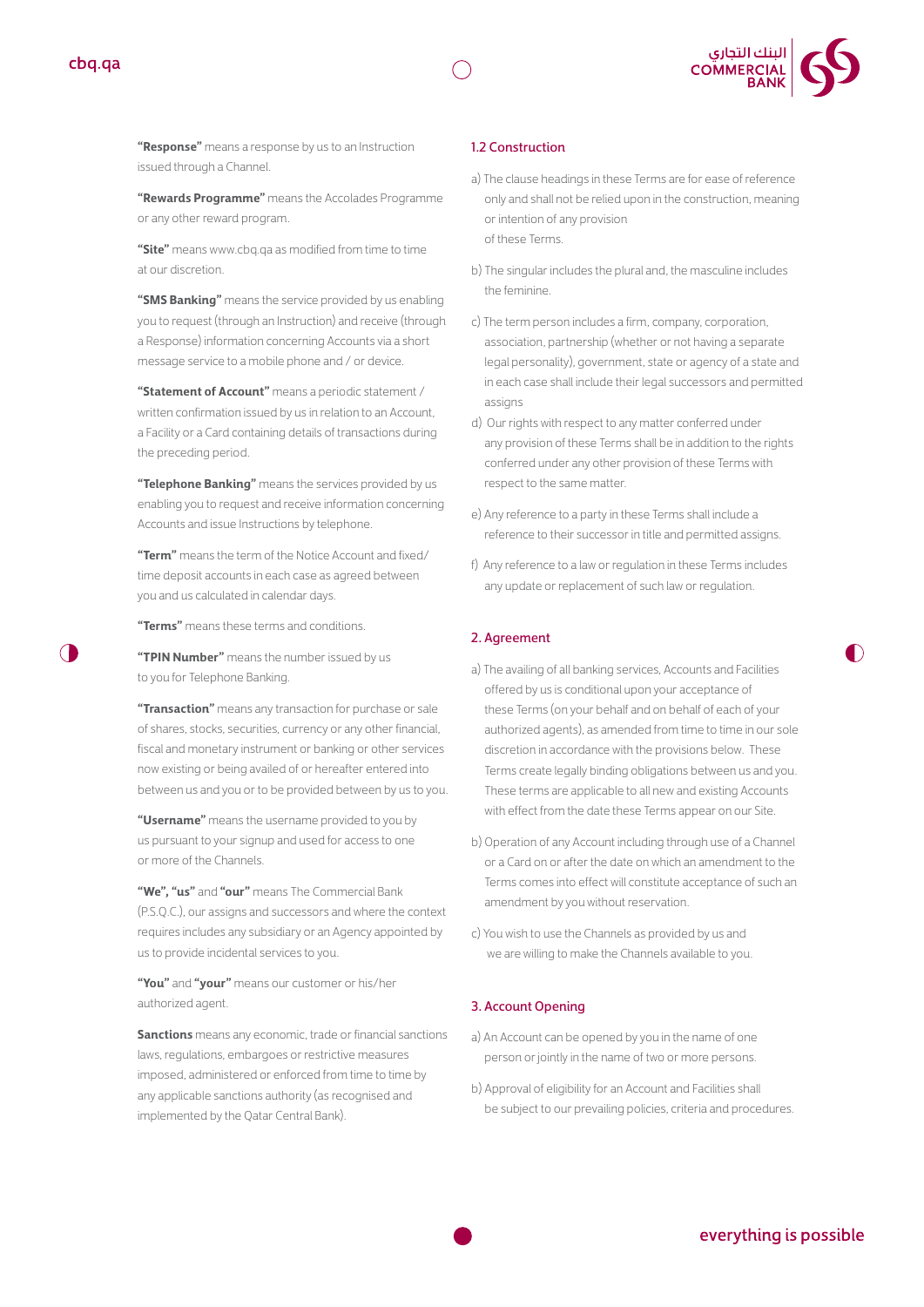



- c) We reserve the right to refuse an Application for an Account or any Channels in our absolute discretion and may at our sole discretion, withdraw at any time all rights and privileges pertaining to Accounts or Channels.
- d) You acknowledge that Accounts and Channels, as applicable, have been opened in your name and favour and that all the financial rights pertaining to funds in Accounts are vested in you.
- e) In accordance with QCB regulations, Accounts opened for personal use may not be used for commercial purposes.
- f) Accounts opened with us are subject to various requirements including but not limited to minimum balance requirements. Such requirements are dictated by our criteria and credit policies and limits and may be amended from time to time at our absolute discretion.
- g) You shall be responsible to return any cheques that have been issued and any unissued cheques held under the account before closing such account. Any cheque presented / drawn after closing the account may be subject to criminal action against you by the beneficiary of the cheque. Any such dishonored cheque will be reported to Credit Bureau and any cheque returned for reason of signature differs after a second attempt within one year means that you will not be eligible to receive a new cheque book.
- h) For all new Accounts opened, you may be required to maintain therein a monthly minimum credit balance. Failing which, we reserve the right to levy a fee for failure to maintain the minimum balance or close the Account at our sole discretion.
- i) All new and existing customers wishing to open new accounts are required to sign a self-certification form as mandated by FATCA (IRS) as well as CRS (OECD) laws. This applies to all financial institutions in Qatar, and as such, we reserve the right to refuse the opening of new accounts for customers unwilling to sign the self-certification form and provide the required information.
- j) It is your responsibility to inform us in case of any change of circumstance that affects your tax residence status under FATCA/CRS or causes the information provided within the self-certification form to become incorrect or incomplete

#### 4. Account Closure

- a) You may close account at any time upon written notice to us.
- b) Closure of the Account will not affect any rights or liabilities prior to closure.
- c) Closure of the Account shall be subject to QCB Circular No. 30/2009 setting out the instructions of the General Authority for Minor Affairs / Estates Department.
- d) We may withdraw all Facilities, off-set funds or securities from your account against any indebtedness to us, and close account and access to Channels at our discretion.
- e) Any cheque presented / drawn after closing the account may be subject to criminal action against you by the beneficiary of the cheque. Any such dishonored cheque will be reported to Credit Bureau and any cheque returned for reason of signature differs after a second attempt within one year means that you will not be eligible to receive a new cheque book.
- f) The Current Account shall be closed on the death of a customer or their loss of capacity, bankruptcy, insolvency or arrest.
- (g) You shall be responsible to return any cheques that have been issued under the Account before closing such account. Any cheque presented/drawn after closing the Account may be subject to criminal action against you by the beneficiary of the cheque. The reason for return of such cheques will be marked as insufficient funds.

#### 5. Current Account and Cheque Book

- a) You may be issued with a cheque book and Debit Card (in each case, where applicable) and may deposit and withdraw convertible currencies; receive payments; undertake transactions; make payment orders; obtain banker drafts and other negotiable instruments; and draw, endorse and negotiate cheques, drafts and other negotiable instruments.
- b) You shall surrender back the cheque book when required by us. Legal proceedings may be taken for non-compliance.
- c) Pursuant to Article 357 of the Civil Law, if you intentionally:
- i. issue cheques against no funds or against insufficient funds;
- ii. issue cheques but subsequently withdraw the full or part amount from the Account, causing the cheque to be dishonoured;
- iii. issue cheques but subsequently instruct the drawee to stop payment;
- iv. issue or sign cheques in a manner that will not permit withdrawal of funds; or
- v. endorse or deliver cheques knowing that such cheques are unpayable, you may be subject to penalties including imprisonment and fines. You shall pay the cheque amount and any expenses sustained by the beneficiary in accordance with the Civil Law. We may, at our reasonable discretion, recall unused cheques; refuse to issue a new cheque book; close an Account; or register you on the blacklist sent periodically to the QCB.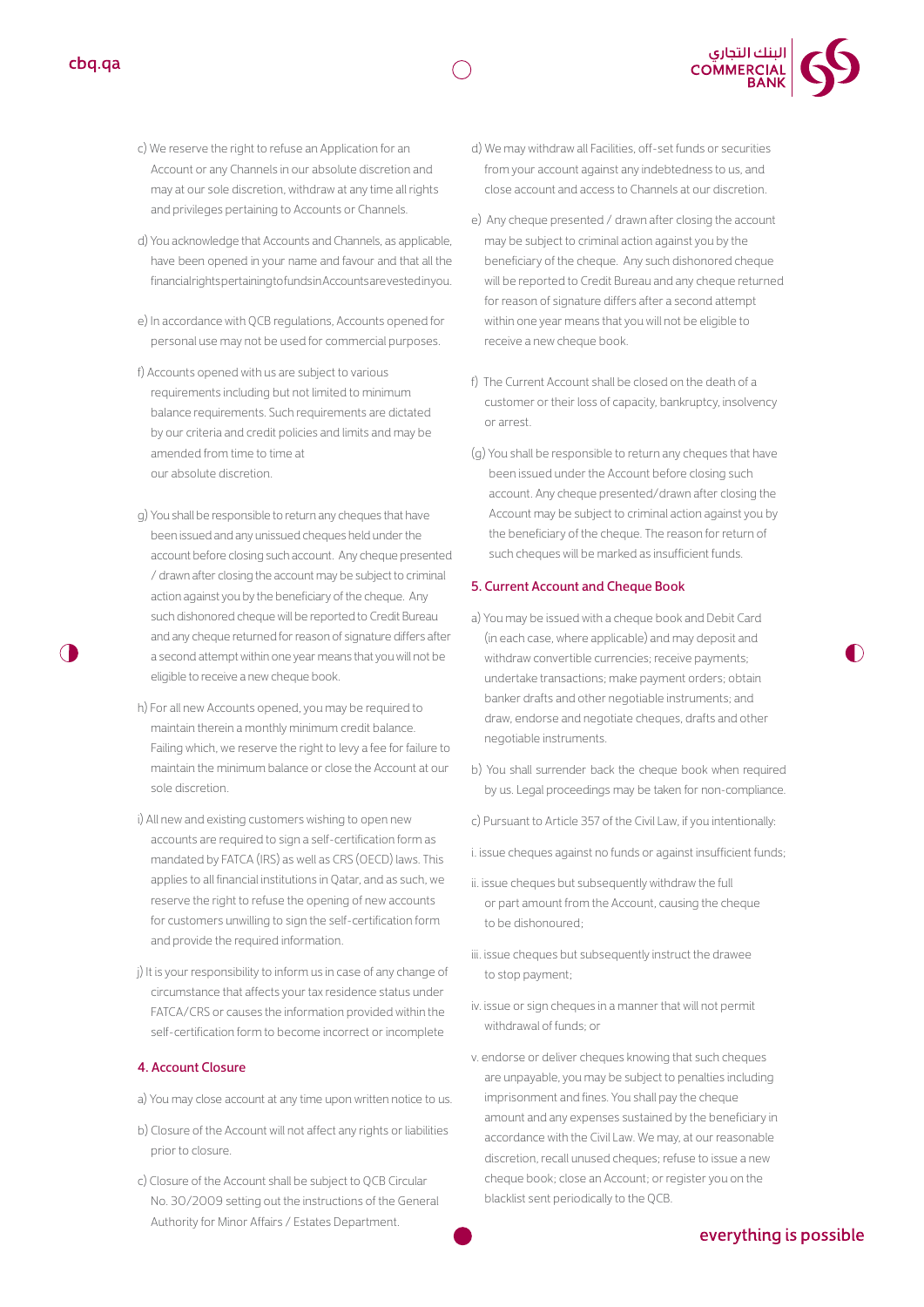

e) We may collect a safekeeping fee in accordance with our Tariff of Charges, which may be amended from time to time at our absolute discretion. Any such amendment shall be posted on our website and we shall not be bound to notify you individually

#### 6. Savings Account

- a) You may be issued with a Debit Card and may make withdrawals from and deposits to the Account.
- b) Any withdrawals from a Savings Account may require personal attendance and valid identification.
- c ) At the discretion of us, cheques may be accepted provided that such cheque is drawn in favour of you.

#### 7. Paycard Accounts

- a) A Paycard Account may only accessed with the Paycard and charges will be levied to the Paycard Account through using a Machine accepting the MasterCard brand. Other bank charges may apply.
- b) Deposits will be accepted to a Paycard Account through salary payments made through an electronic file by your employer.
- c) Salary Payment or cash will be available to you when the Bank has completed transaction processing.
- d) Paycard Account does not provide access to our branch services.
- e) A handling charge will apply to the Paycard Account for all cash withdrawals from the Paycard at ATMs of other banks from the sixth withdrawal onwards.

#### 8. Joint Account

- a) Accounts may be held jointly by two or more customers. A Joint Account with the mandate that each customer must sign shall not use or have access to the Online Banking Service.
- b) Any transaction Instruction given by you shall be binding on all other joint Account holders and we shall not be responsible for any claim or dispute between joint Account holders.
- c) All deposits made to a joint Account shall be deemed to be owned jointly and severally by the joint Account holders unless otherwise stipulated.
- d) In the event of your death or loss of legal capacity, the remaining joint Account holders shall notify us accordingly together with their intention as to continuance of the Account within a period not exceeding ten days from the date of death or loss of legal capacity. We shall suspend the deceased / incapacitated person's share in the joint Account until such notice is given by QCB or the applicable court as to further instruction. Actions in the event of death of a customer shall be subject, at all times, to the laws and regulations of the State of Qatar.
- e) In the event of levying an attachment on one customer's share in a Joint account, such attachment shall be applied only to the relevant customer's respective share to the extent such share is distinguishable. We shall, in this case, use all reasonable endeavours to seize any amounts in the relevant joint Account holder's Account within five days from the date of notification thereof.
- f) We may exercise our right of set-off in respect of each joint Account holders share in the joint Account.
- g) Joint Account customers may be issued with separate Cards.

#### 9. Minor's Account

- a) Accounts may be held in the name of a Minor, opened by the father (or mother, upon the consent of the father) or guardians of a Minor.
- b) The Account may be issued with a Debit Card and the parent/guardian may make deposits to the Account.
- c) Only the parents or guardian (subject to specific powers bestowed on such guardian in a court order) may make withdrawals from the Minor's Account until the Minor reaches majority. Any such withdrawals from a Minor's Account may only be effected upon personal application and identification of the parent or guardian as the case may be.
- d) At our discretion, cheques may be accepted provided that such cheque is drawn in favour of the relevant customer.
- e) Upon reaching majority, the parents or guardian shall not be permitted to further operate a Minor's Account and the account shall be converted into a normal Account and shall require new account forms being submitted by the Minor upon reaching majority.

#### 10. Foreign Currency Account

a) You may make withdrawals from and deposits to the Account.

b) Withdrawals from the Account will only be affected at your written request and shall be by bank cheque to the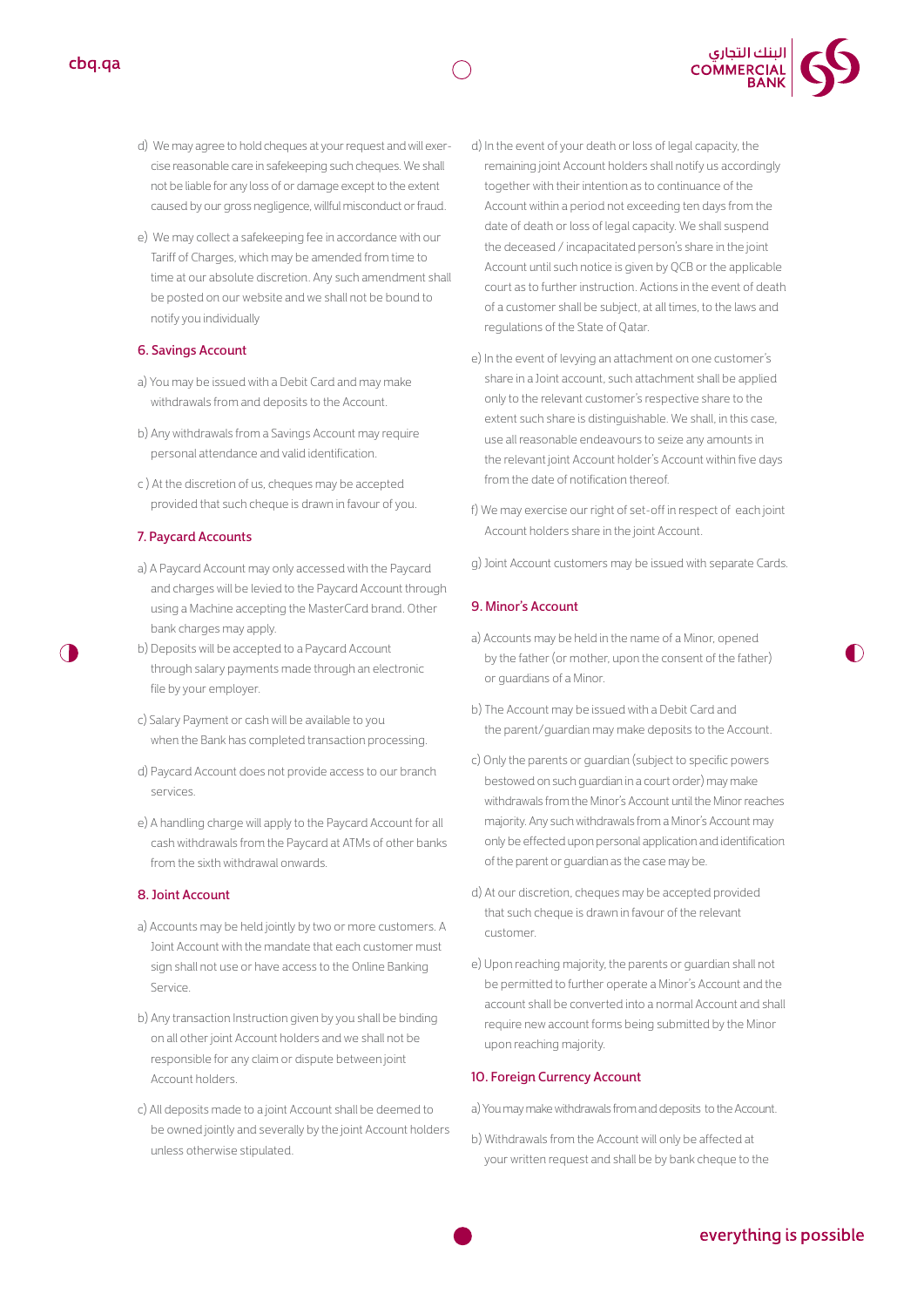



order of you drawn on the appropriate correspondent bank, or by telex transfer.

- c) Withdrawals may be requested in Qatari Riyals at our prevailing buying rate of exchange.
- d) We reserve the right to deposit the foreign currency in an account in our name or our correspondent banks in foreign countries. We shall not be liable to you for (i) any diminution due to tax, imposts or depreciation in the value of funds credited to the Account, or (ii) inability to make a payment due to the unavailability of funds for any reason.

#### 11. Flexible Account

- a) A Flexible Account is a type of interest-bearing account that allows customer to add or withdraw funds without penalty.
- b) A minimum deposit amount may be required to open such accounts.
- c) Specific terms and conditions apply as stipulated in the account opening application form.

#### 12. Notice Account

- a) A Notice Account is a type of interest-bearing account in which the account holder is required to give a notice of withdrawal for a specified number of days before making the withdrawal to avoid penalties.
- b) Interest will be paid or capitalised on the next business day following the next cycle or term. Interest computation is based on the daily average balance maintained in the account.
- c) If you wish to withdraw funds partially or in full from the Notice Account, notice must be given to us in writing with the notice period being the same term of the Notice Account.
- d) If you are unable or unwilling to serve out the required notice period set out above and request a full or partial withdrawal effective immediately, a penalty will be charged at our discretion (which penalty may vary from time to time).
- e) The requested withdrawal amount will be credited to your designated Account as requested.
- f) We may stop accepting new deposits into Notice Accounts at any time without any notice to you.

#### 13. Fixed/Time Deposit Account

a) A Fixed/Time Deposit Account earns Interest at a rate that is guaranteed not to change for an agreed fixed term.

- b) Interest will vary based on the term chosen by the customer.
- c) Penalty applies in cases of closure before completion of the agreed term.
- d) Specific terms and conditions apply as stipulated in the account opening application form.

#### 14. Deposits

- a) Deposits to an Account may be made in person, by mail, through a Channel or as otherwise permitted by us; however, no deposit shall be available to the depositor unless and until cash or its equivalent shall have been acknowledged as received by us and processed according to our banking procedures.
- b)We shall not credit any amounts to an Account under any negotiable instruments unless and until we shall have clearance of such funds.
- c) We may in our discretion and in accordance with our Tariffs of Charges, charge you for fees or charges for such administrative costs and expenses incurred.
- d) We may, at any time in our absolute discretion, refuse any deposit, limit the amount which may be deposited, or return all or any part of any deposit for any reason.

#### 15. Cards 15.1 General

- a) The Terms in this section apply to and regulate the issuance and usage of Cards offered by us to you and/or to any person as may be specified by you.
- b) Approval for a Card shall be subject to completion of the relevant Card application form; submission of all required information and supporting documentation and full compliance with all our prevailing criteria and policies and any prevailing QCB criteria and policies.
- c) Cards may be issued to you upon your request; however, we reserve the right to refuse any application for a Card without revealing any reason.
- d) We may issue you with a Contactless Credit Card, which does not require any additional security for use up to our agreed Credit Limits. We may issue you with a Contactless Debit Card or Paycard, which will not require any additional security for use up to any amount equal to the account or Paycard balance, respectively, and subject to the Daily Transaction Limit of the Card.

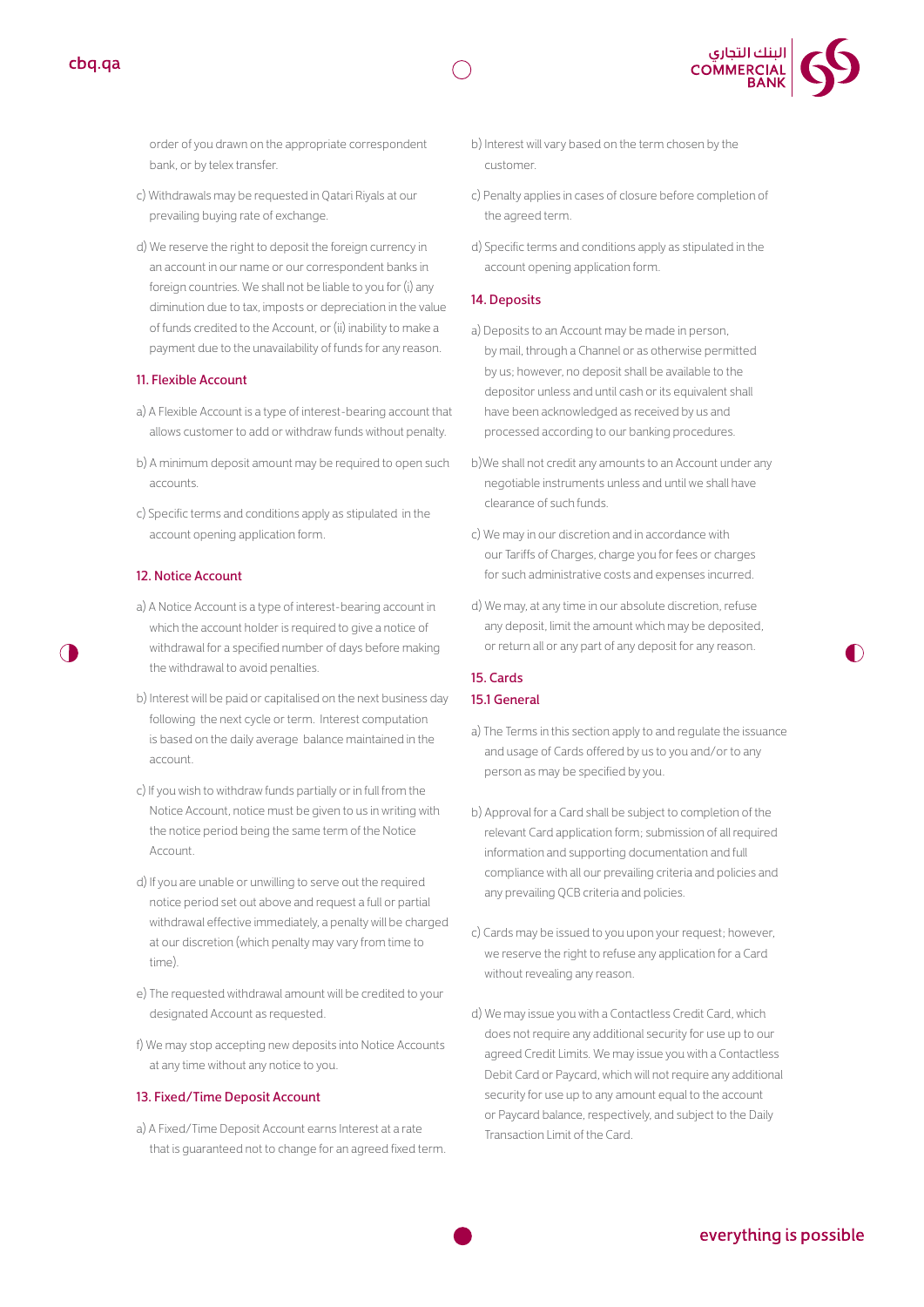- e) All Cards issued by us are and shall remain our property and must, upon withdrawal, suspension, cessation or termination of the Card or the Card facility, be returned to us at our request or upon cancellation of the Card. In the event of such notice for return of the Card, the Card must not be used as from the date of receipt of notice.
- f) The Card may be activated via the Channels. We may activate your Credit Card upon acknowledgment of receipt of the Card.
- g) The Card must be signed by you immediately upon receipt and may only be used: i. by the designated Cardholder whose name appears on the face of the Card; ii. in respect of Credit Cards, within the Credit Limits as described below, within the Daily Transaction Limit of the Card; and iii. during the validity period of the Card.
- h) Cards shall be renewed automatically prior to the expiry unless otherwise requested in writing by you 60 days prior to expiry.
- i) In the event a lost or stolen Card is found subsequent to reporting it lost or stolen to us, the Card must not be used and must be returned to us immediately.
- j) Cards held by a supplementary Cardholder shall be conditional upon continuance of the Card relationship with the principal Cardholder. Where there are principal and supplementary Cardholders, Transactions by one Cardholder shall be binding on all other Cardholders and shall be documented in one Statement of Account.
- k) The Card must be used in accordance with these Terms any additional terms applicable specifically to an individual Card, any additional Account terms and any terms and conditions set out on the Card application form.
- l) By accepting the Contactless Card and using it in any manner whatsoever (including using it in the conventional manner of swiping the same at a magnetic strip reader or at a chip reader or otherwise) the Cardholder undertakes to use the Contactless Card in accordance with and agrees to be bound by the terms and conditions herein contained.
- m) By using the Card, you accept these Terms.
- n) Debit Cards, Credit Cards, Paycards and Travel Cards which are branded by either VISA / MasterCard / Diners Club / NAPS or any of their respective affiliates (e.g., Cirrus / Maestro / Discovery) may be used at merchant establishments (either at Point of Sale (POS) machines or online) and ATMs that accept such branded Cards.

o) Transactions executed using a Card shall be deemed to be validly executed by you.

| البنك التجاري<br>| COMMERCIAL<br>| BANK

- p) Transactions (including a cash withdrawal or purchase through Point of Sale (POS) machines or online) on a Card is subject to Daily Transaction Limits which are set by us and are subject to change from time to time at our absolute discretion.
- q) Transactions executed outside Qatar will be converted from the foreign currency into QAR at the time of the Transaction using our prevailing rate of exchange and a mark-up fee.
- r) Transactions that cannot be stopped in time shall be effected as validly given and applicable charges shall be debited from the Account.
- s) Contactless Cards
	- i. Where a Card that we issue incorporates the Contactless feature, the Cardholder acknowledges that such Contactless Card may be utilized to pay for goods and services for amounts not exceeding QAR100 per day without a PIN, or such other amount which we may specify from time to time by tapping or waving the Contactless Card at a Contactless supporting reader/ terminal.
	- ii. Contactless Transactions may be processed and the Cardholder's Account debited with the Contactless Transaction amount without requiring:
		- a. Contactless Card to be swiped at a magnetic strip reader;
		- b. Contactless Card's chip to be read by a chip terminal;
		- c. Cardholder's signature to authorize the Transaction; or
		- d. Cardholder's PIN to authorize the Transaction.
	- iii. Without prejudice to the foregoing, the Cardholder undertakes to be liable for all Contactless Transactions incurred using the Contactless Card and posted to the Cardholder's account regardless of whether or not the Contactless Transactions were properly authorised by the Cardholder. In this regard the Cardholder acknowledges the ease of which unauthorised Contactless Transactions may be carried out and accepts all the risks of unauthorised Contactless Transactions
- t) If there are insufficient funds in the Account, we reserve the right to reject a Transaction or overdraw your Account in accordance with Clause 34(e) of these Terms. In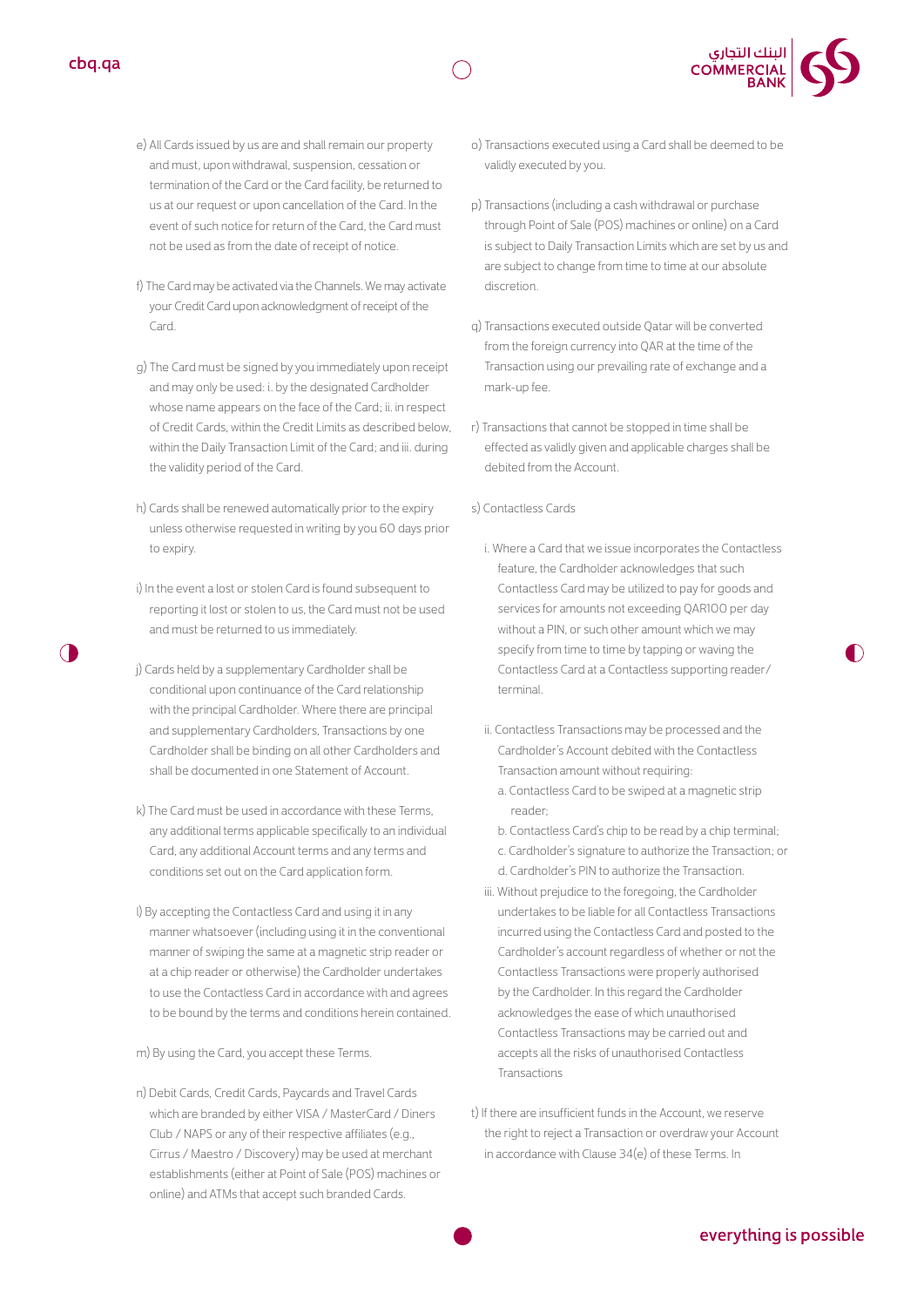



calculating funds available to you, we will take into account any outstanding Card charges and any funds credited or debited to the Account.

- u) We may refuse to authorise any Transaction, in particular if we have reason to believe a Transaction may be fraudulent or illegal.
- v) We shall debit the Account with applicable fees and charges immediately upon executing a Transaction.
- w) You irrevocably and unconditionally accept as binding, and accept to pay us the amount of, all Transactions and applicable fees and charges unless you notify us otherwise.
- x) Any refunds by a merchant shall only be credited to the Account upon receipt by us of the amount of such refund.
- y) Transactions through a Card are evidenced by the imprint of the Card and signature or print of Card details on a charge form or invoice. In the event you purchase any goods or services for which an imprint and/or signature is not possible, then proof of delivery or other supporting documentation from the merchant shall be acceptable proof of purchase.
- z) Payments by you shall be applied as Transaction payments in chronological order of the Transaction date.
- aa) You are advised to retain any invoice copies and other evidentiary documentation regarding a Transaction as evidence of the Transaction, including the Transaction amount.
- bb) In the event of a disputed Transaction, the Cardholder must sign and return a completed Transaction dispute form and required supporting document(s) within thirty days from the sending date of the Statement of Account on which the disputed Transaction appeared to enable us to proceed with the dispute investigation and avoid delay or denial of the right to recovery of the disputed Transaction. Any Transaction dispute raised after the passing of the said time limit will not be dealt with.
- cc) You shall remain liable to make all payments due pursuant to a Transaction irrespective of any dispute between you and a merchant or other third party or any failure to receive any Statement of Account or other notification to pay for any reason.

#### 15.2 Debit Cards

- a) A Debit Card is issued to Current and / or Savings Accounts(s) (Single or Multiple) opened and maintained by you with us.
- b) The usage of the Debit Card is limited to the balance of the account to which the Debit Card is linked and Daily Transaction Limits set by us, including but not limited to transaction and overdraft limits. Transactions that would result in exceeding the Account balance and Daily Transaction Limit shall not be authorised. From time to time, we may increase or decrease Daily Transaction Limits at our discretion.

#### **15.3 Credit Cards**

- a) The Account on which a Credit Card is issued shall be subject to Credit Limits set by us, including but not limited to transaction and overdraft limits. Transactions that would cause such limit to be exceeded shall not be authorised. From time to time we may increase or decrease your Credit Limit at our discretion. You will be notified of any change in your Credit Limit.
- b) In our effort to provide you with the best products and services and as a way of our appreciation, eligible customers may be issued with a preapproved Credit Card free of charge for the first year. The eligibility criteria is set by us and is subject to change from time to time. Once the pre-approved Credit Card is activated, you are bound by the Terms listed in 15.1.
- c) The amount due will be shown on the Statement of Account as well as the total amount outstanding. All outstanding balances on the Card Account are subject to a service charge, which will be automatically accrued during each Statement of Account period and reflected on the next Statement of Account. It is at our absolute discretion to withdraw your right to make partial payments and to call for immediate payment of the total outstanding without prior notice.
- d) If you have opted to make repayments in instalments by paying the minimum amount due, as indicated on your Statement of Account in cleared funds, then the remaining balance shall be carried forward provided your Credit Limit is not exceeded.

e) Pay in Instalments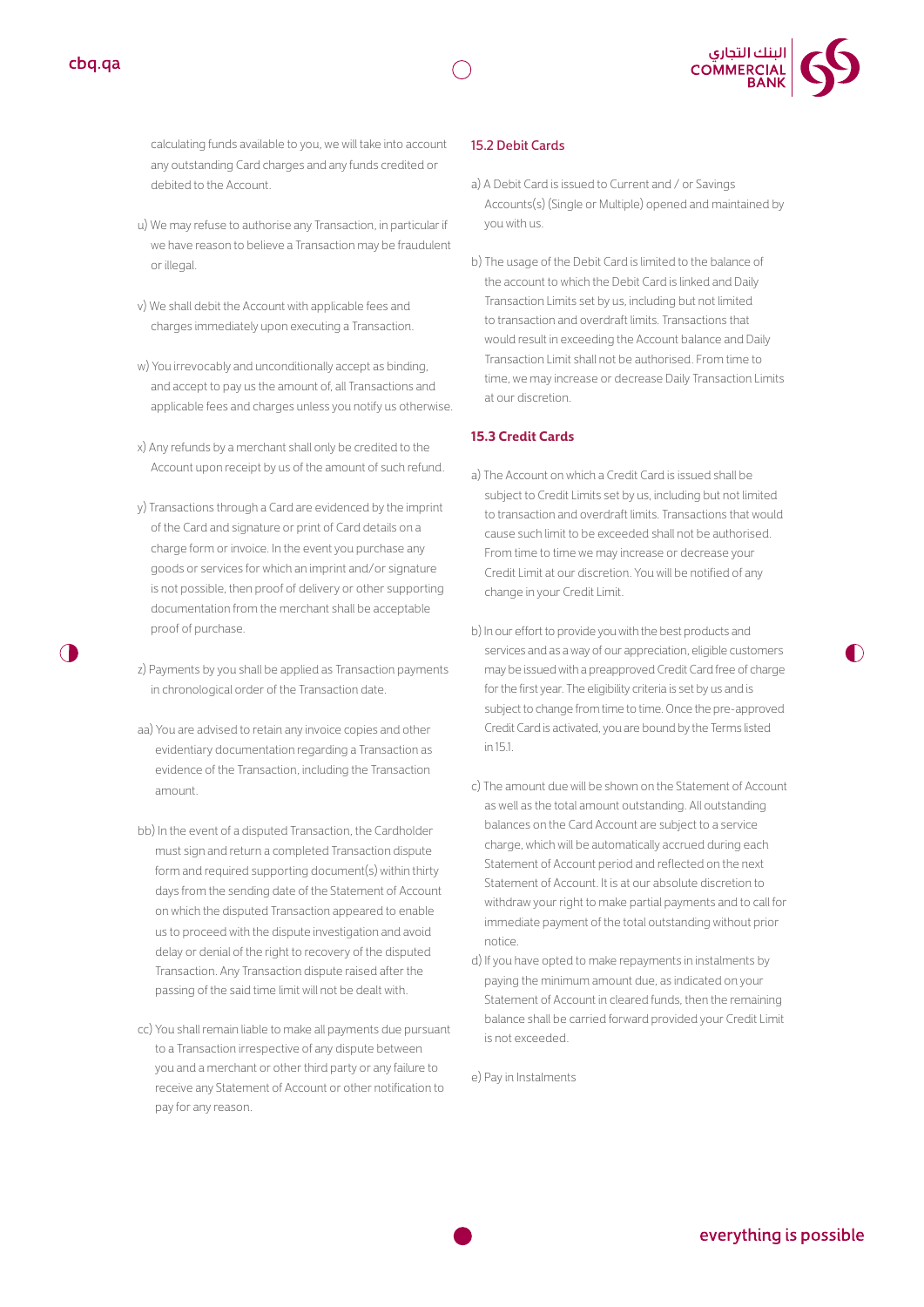

#### **i. Instalment Schemes**

#### **a)** 'Buy now Pay later' scheme

- 1. Certain authorised merchants provide for the purchase of certain goods or services (where the value of the goods or services is over QAR 1,000 or any other value agreed between us and a respective merchant) using our Credit Cards on an instalment payment basis under the 'Buy now Pay later' scheme. Merchant's participation in the 'Buy now Pay later' scheme is at our discretion and we reserve the right to change, authorise or revoke authority of merchants to participate at any time
- 2. The principal Cardholder and supplementary Cardholder may each enjoy the benefits of the'Buy now Pay later' scheme.

#### **b)** 'EasyPay' scheme

1. From time to time, we may in our sole discretion allow you to convert ordinary Transactions (where the value of transaction is QAR 1,000 and above) already completed with merchants not participating in the 'Buy now Pay later' scheme into instalment transactions under the 'EasyPay' scheme through Online Banking and / or the M-Commerce Service. Transactions that are not included in the customer's month-end statement may be converted into instalment transactions.

#### **ii. Transactions**

- **a)** In the event you wish to pay for goods or services by instalments under the 'Buy now Pay later' scheme you must notify the merchant prior to execution of the Transaction by the merchant.
- **b)** Authorisation for a Transaction under the 'Buy now Pay later' scheme shall only be given provided you have sufficient funds in the Account to cover the total cost of the goods or services purchased irrespective of the fact that you will be paying for such purchase in instalments.
- **c)** A Transaction under the 'Buy now Pay later' scheme shall be in accordance with these Terms; any additional terms applicable specifically to an individual Card, any additional Account terms; and any additional applicable terms and conditions.
- **d)** Your available balance under your Credit Limit shall be reduced by the total cost of goods or services purchased under the 'Buy now Pay later' scheme irrespective of the fact that you will be paying for such purchase in instalments.
- **e)** Any Transaction converted to an instalment plan under the 'Buy now Pay later' scheme and / or 'EasyPay' scheme will not be covered by the Credit Shield Plus Insurance Policy.

#### **iii. Instalment Payments**

**a)** In executing a Transaction under the 'Buy now Pay later'

scheme and / or 'EasyPay' scheme, you agree to pay the total amount of the Transaction in equal monthly instalments

| البنك التجاري<br>| COMMERCIAL<br>| BANK

- **b)** The monthly instalment due from you shall be indicated in your monthly Statement of Account and shall form part of your total outstanding balance for Transactions on the Card. The instalment amount payable under the 'Buy now Pay later' scheme and / or 'EasyPay' scheme shall be included in the total amount payable under the Card for all Transactions under the Card in that month.
- **c)** The monthly instalment payment shall be applied towards reduction of the outstanding amount due under the 'Buy now Pay later' scheme and / or 'EasyPay' scheme with the remaining outstanding amount carried forward.
- **d)** As a result, the Cardholder shall be liable to pay finance charges and any other charges levied by us thereon, over and above applicable interest due on the instalment transaction. The finance charges, at our prevailing rate, will be levied using the average daily balance method upon the Cardholder's opening balance and all new transactions posted, including any applicable fixed monthly instalment amount and interest thereon, within the Statement of Account period accrued from the Transaction's posting date until the end of the current Statement of Account period.
- **e)** Payment holiday will not postpone the due instalment amount of the 'Buy now Pay later' scheme and / or 'EasyPay' scheme.

#### **iv. Usage of Instalment Schemes**

- **a)** The 'Buy now Pay later' scheme and / or 'EasyPay' scheme may not be usedin conjunction with any other promotion offered by us or the merchant.
- **b)** We reserve the right to disqualify you from the 'Buy now Pay later' scheme and / or 'EasyPay' scheme if any fraudulent activity on your part for the purpose of availing the benefits under the 'Buy now Pay later' scheme and / or 'EasyPay' scheme is identified. Upon disqualification, all Transactions undertaken by you under the 'Buy now Pay later' scheme and / or 'EasyPay' scheme shall be converted to normal transactions and the total amount due and owing under the 'Buy now Pay later' scheme (including any applicable processing fees and charges) shall be immediately debited from the Account.
- **c)** We reserve the right to discontinue the 'Buy now Pay later' scheme and / or 'EasyPay' scheme at any time.

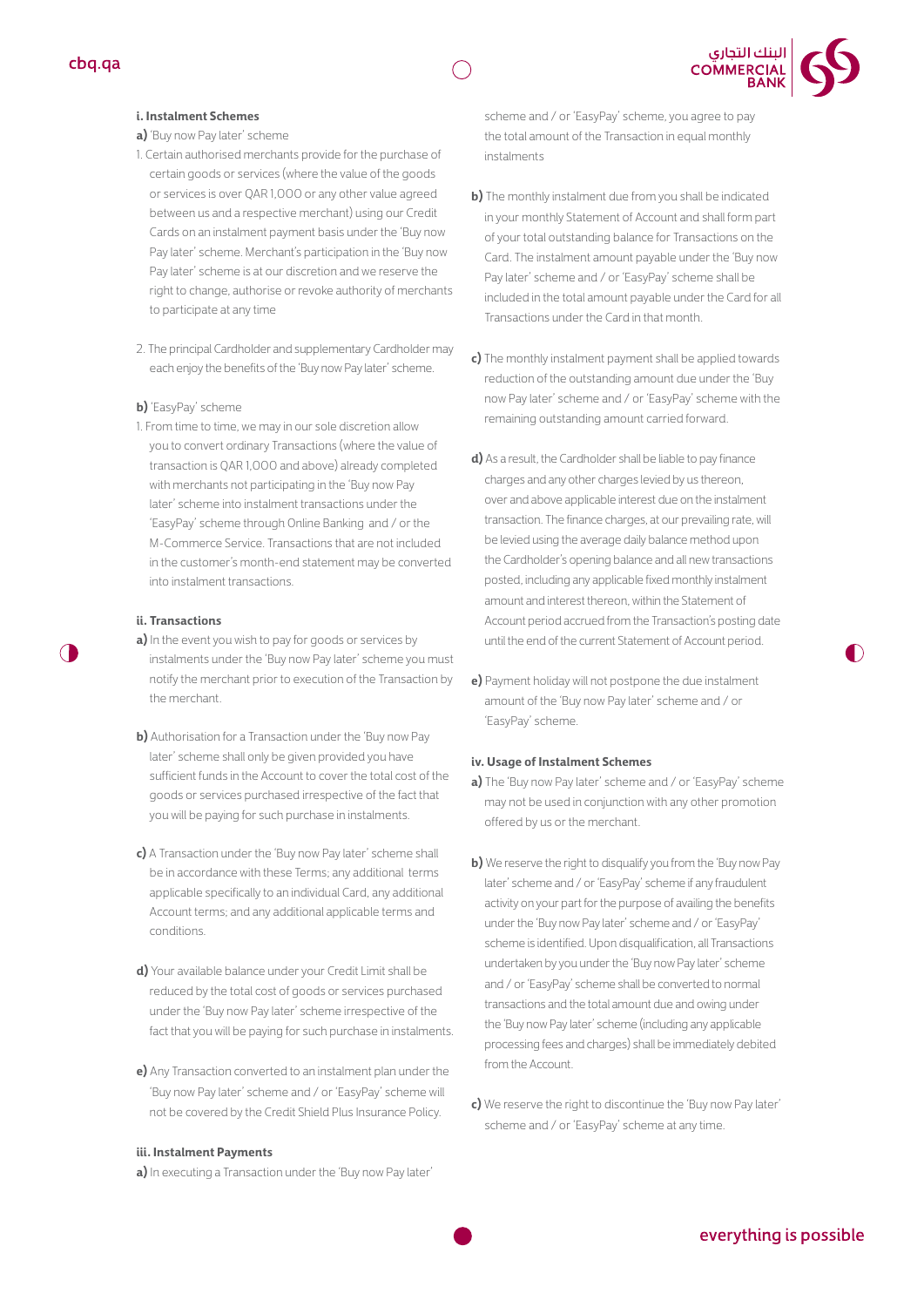

| Card<br>Product<br>Package | <b>Campaign Code</b><br>to use                           | Joining<br><b>Bonus points</b><br>awarded<br>based on<br>minimum<br>spend<br>requirement | Minimum<br>amount<br>required to<br>spend within<br>90 days of<br>activating the<br>card |
|----------------------------|----------------------------------------------------------|------------------------------------------------------------------------------------------|------------------------------------------------------------------------------------------|
| Titanium                   | Titanium 2017<br>Bawtitanium 2017<br>Bawg titanium 2017  | 5,000<br>7,500<br>10,000                                                                 | QAR 5,000                                                                                |
| Platinum                   | Platinum 2017 Baw<br>Platinum 2017<br>Bawg platinum 2017 | 7,500<br>10,000<br>15.000                                                                | QAR 7,500                                                                                |
| Infinite                   | Infinite 2017<br>Baw Infinite 2017<br>Bawg infinite 2017 | 10,000<br>15,000<br>20,000                                                               | QAR15,000                                                                                |

### f) Rewards

#### **i. Enrolment**

- **a)** Only Cardholders whose Card is valid and in good standing will be eligible to earn Rewards points.
- **b)** Every charge made on a principal or supplementary Card shall result in that respective Card earning Rewards points.
- **c)** Reward vouchers will be awarded to you where you can prove that most of your spending, via Credit Cards, is on personal purchases/transactions and not on business or corporate purchases/transactions.
- **d)** Reward vouchers will not be awarded if most of the spending, via Credit Cards, is on purchases/transactions made at government or quasi-government institutions.
- **e)** Joining Bonus points will be awarded to you based on the following table:
- f**)** We, in our sole discretion can change the amount of the bonus points or cease awarding points at any given time without prior notification to you.
- **g)** If offered, joining bonus points will be credited only when: 1. You reach the set retail spend threshold for each product package.

 2. The spend threshold is reached within the first 90 days of activating the card.

- 3. The spend threshold does not include instalment transactions such as 'Buy now Pay later' and 'EasyPay'.
- **h)** The credited joining bonus points will expire on the 90th day of crediting the points, if unused.
- **i)** You will not be awarded joining bonus points during product upgrades.
- **j)** Joining bonus points will not be offered if you close a Card Account and subsequently open a new Card Account
- **k)** We reserve the right to reverse any joining bonus points if you were wrongfully awarded the points.
- **l)** Any unused joining bonus points will be forfeited on closure of the Card.

#### **v. Programme**

- **a)** Terms and conditions of the Reward Programme may be amended at any time at our absolute discretion.
- **b)** The Rewards Programme may be suspended or terminated temporarily or entirely at our absolute discretion.
- **c)** We reserve the right to change the Rewards Programme at any time in our sole discretion.

#### **vi. Accumulation**

- **a)** Reward points shall be awarded on every eligible charge made to your Credit Card.
- **b)** Reward points may only be accumulated on charges incurred on eligible Credit Cards.
- **c)** In the event of any fraud or misconduct on your part in the accumulation of reward points, your points will be forfeited, you shall not be eligible to earn any further reward points and we reserve the right to cancel your participation in the Rewards Programme and/or to cancel your Card and/or Account.
- **d)** In the event you cancel your Credit Card or the Account on which the Card was issued, all accumulated reward points shall be forfeited.
- **e)** Premium customers earn one point for every QAR 15 spent on Diners Card and QAR 20 spent on Visa or MasterCard on retail purchase transactions excluding transactions done with Government Merchants. For Government Merchants, customers will earn one point for every QAR 30 spent on Diners Card and QAR 40 spent on Visa or MasterCard. Points will expire after two years from the award date. Expired points cannot be credited back to customer.
- **f)** Limited Edition customers earn one point for every QAR 70 spent on retail purchase transactions. For transactions related to Government Merchants, customers will earn one Limited Edition point for every QAR 140. Points will expire after three years from the award date. Expired points cannot be credited back to customer.

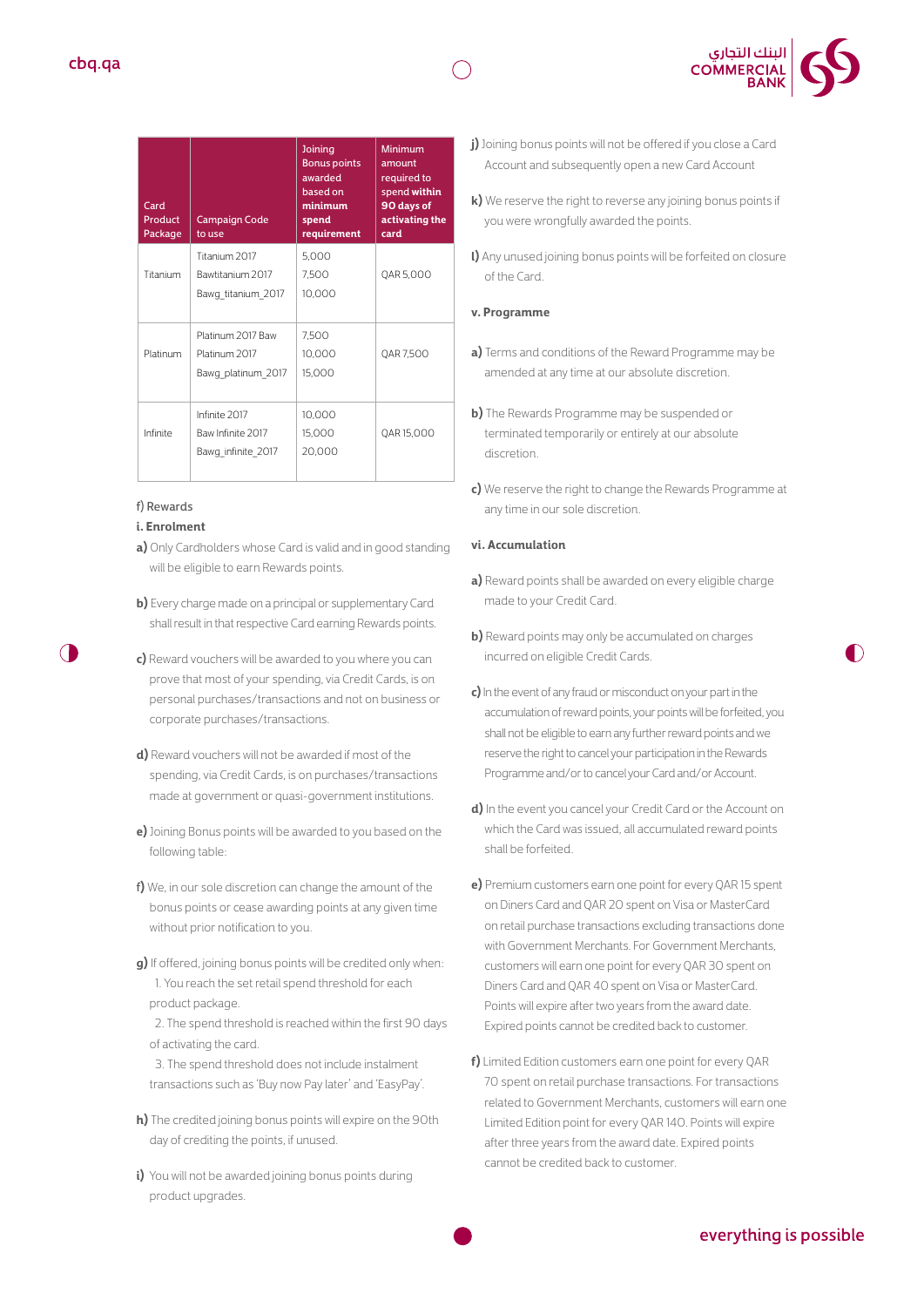



**g)** Reward points are not awarded on Visa Virtual Credit Card transactions, Classic Card transactions, international fund transfer transactions and instalment transactions such as 'Buy now Pay later' and 'EasyPay'.

#### **vii. Redemption**

- **a)** Redemption of reward points cannot be in the form of cash.
- **b)** Reward points will be valid for a redemption period of two years from the date of award. Reward points unutilised for a period in excess of two years will be automatically cancelled.
- **c)** Reward points may be redeemed as miles or points at Global Partners with which you have a membership account (details of Global Partners can be found on our website www.cbarewards.com).
- **d)** We, reserve the right to refuse redemption of reward points, in particular if we have reason to believe the accumulation of points was done fraudulently.
- **e)** We will use all reasonable endeavours to redeem points within three working days of your request. Credit of redeemed rewards points to your membership account with a Global Partner shall be subject to the Global Partner's policies and procedures.
- **f)** Our reward redemption process is through a secured user id and Password and in the event of any unauthorized redemptions taking place, you are solely liable for the value of the redemption. It is your responsibility to keep the Password secure and private. We will never ask you for your Password.
- **g)** Reward points may be redeemed for Gift Vouchers. Gift vouchers are valid for six Months from the date of issuance. Vouchers once expired cannot be re-instated.

#### **i.Balance Transfer**

- **a)** To be eligible for a Balance Transfer you must hold a valid Card which is active and in good standing.
- **b)** Principal and supplementary Cardholders are eligible for a Balance Transfer facility.
- **c)** We reserve the right to refuse any request for a Balance Transfer.
- **d)** You must provide us with the following documents to effect a Balance Transfer:
- 1. Duly completed Balance Transfer application;
- 2. Statement of Account of the Credit Card from the bank from which the Balance Transfer shall be made for the preceding month; and
- 3. Copy of the Credit Card held with the bank from which the Balance Transfer shall be made.
- **e)** Balance Transfer is subject to a minimum transfer of QAR 5,000 and shall be the amount you instruct in your Balance Transfer application.
- **f)** In the event the available credit line linked to the Card is insufficient to cover the entire Balance Transfer amount instructed by you, we shall apply 95% of your credit line to the Balance Transfer.
- **g)** The Balance Transfer amount shall be credited to your account with the other bank. It is your responsibility to apply such amount to your outstanding balance with the other bank. We shall not be concerned with verifying or ensuring any such action on your part.
- **h)** Upon execution of the Balance Transfer you shall be automatically enrolled in the Credit Shield Plus Insurance Policy and we shall set a monthly instalment plan for repayment of the Balance Transfer amount.

#### **ii. Call for Cash**

- **a)** To be eligible for a Call for Cash you must hold a valid Card which is active and in good standing.
- **b)** Principal and supplementary Cardholders are eligible for a Call for Cash facility.
- **c)** We reserve the right to refuse any request for a Call for Cash.
- **d)** A request for a Call for Cash may be made by calling our Call Centre
- **e)** To execute a Call for Cash you must have the Call for Cash amount as available balance on your Card. Valid only for Call for Cash transaction amounts from QAR 3,000 to QAR 49,000 subject to availability of your Credit Limit.
- **f)** A Call for Cash is subject to a minimum call of QAR 3,000 and a maximum of QAR 49,000. **g)** A Call for Cash shall at all times be subject to our prevailing credit policies and criteria and shall be subject to our approval.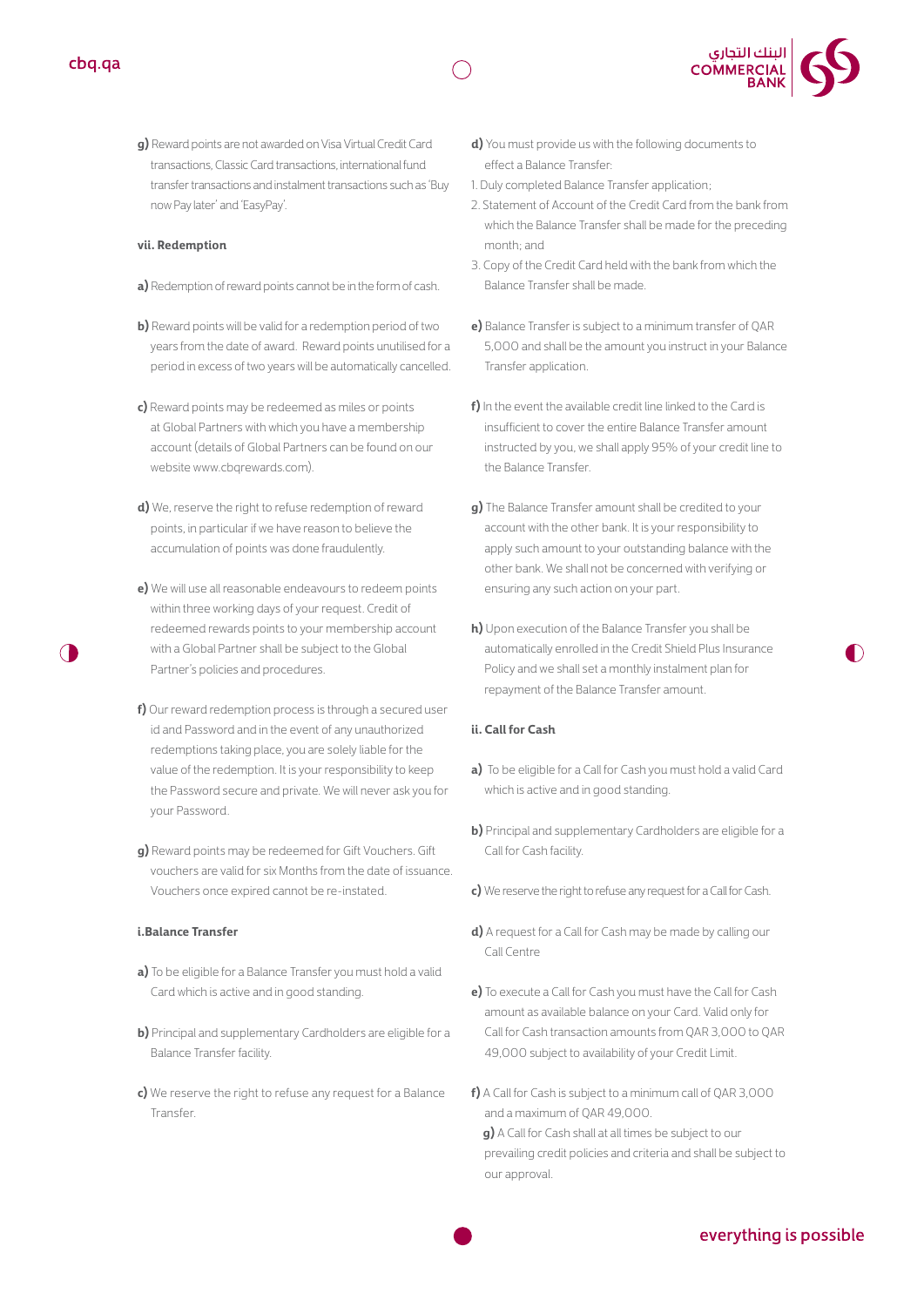



- **h)** A Call for Cash may only be made in QAR and may only be executed to an account held within the State of Qatar.
- **i)** A Call for Cash may only be executed to the account in your name from which your monthly Card repayments are made as notified to us on your Card application.
- **j)** We shall use all reasonable endeavours to execute a Call for Cash received before 12 at noon on a Working Day the same day, and in any event shall use all reasonable endeavours to execute a Call for Cash within 48 working hours of your request.
- **k)** We shall be entitled to rely, and act, on all instructions for a Call for Cash as apparently genuinely given by you.
- **l)** A Call for Cash will incur interest from the date of execution of a Call for Cash instruction up to and including the date of repayment of the entire Call for Cash amount at a rate determined by us from time to time at our absolute discretion. The interest rate shall be calculated on a daily basis on the Call for Cash amount advanced.

#### **iii. Call for Credit**

- **a)** Offer valid only to retail Credit Cards.
- **b)** This is a limited period offer and we have the right to stop the promotion at any time.
- **c)** You have the option to select a payment plan of 3, 6 or 12 months. The amount transferred will be divided into equal monthly instalments and charged to your Credit Card Account.
- **d)** Interest will be levied to the Card account if you opt to settle less than 100% of the outstanding amount in any month,
- **e)** If you decide to settle the instalment account prior to its tenure, an early settlement fee at the prevailing rate may be applied.
- **f)** The amount transferred will be blocked from the Credit Card open to buy amount.
- **g)** This offer does not substitute or run in conjunction with any other offer we may have during this period.
- **h)** To the extent permitted by law, we exclude all liabilities we may have to you hereunder.
- **i)** The participation in the program is entirely voluntary and it is understood, that the participation by the Cardholder/s shall be deemed to have been made on a voluntary basis.
- **j)** In all matters relating to the Call for Credit, our decision shall be final and binding in all respects.
- **k)** We shall not be liable in any manner whatsoever for any loss/ damage/ claim that may arise out of use or otherwise of any goods/ services availed of by the Cardholder/s under the Call for Credit.
- **l)** We reserve the right to modify/change all or any of the terms applicable to the Call for Credit without assigning any reasons or without any prior intimation whatsoever. We also reserve the right to discontinue the Call for Credit without assigning any reason or without any prior intimation whatsoever.
- **m)** A Call for Credit is available for the principal Cardholder as well as supplementary Cardholders.

#### **iv. Payment Holiday Programme**

- **a)** To be eligible for a payment holiday in the Payment Holiday Programme, your Account must have been active for more than six months and your Card must be active and in good standing (i.e., all payments have been received on time). **b)** Only principal Cardholders are eligible to participate in the Payment Holiday Programme.
- **c)** We reserve the right to refuse any request for a payment holiday.
- **d)** We reserve the right to select Cardholders for a payment holiday applicable for a specified period of time. In the event you are selected but do not wish to avail of a payment holiday you must notify us immediately.
- **e)** Availing of a payment holiday means you shall not be required to make repayment due and owing on your Credit Card Account. However, the monthly instalment payment of any of the instalment plans will not be postponed.
- **f)** Availing of a payment holiday will not stop the incurrence of interest accruing on the outstanding amounts on your Card during the payment holiday period and normal interest shall continue to accrue and shall be payable in the next repayment you make.

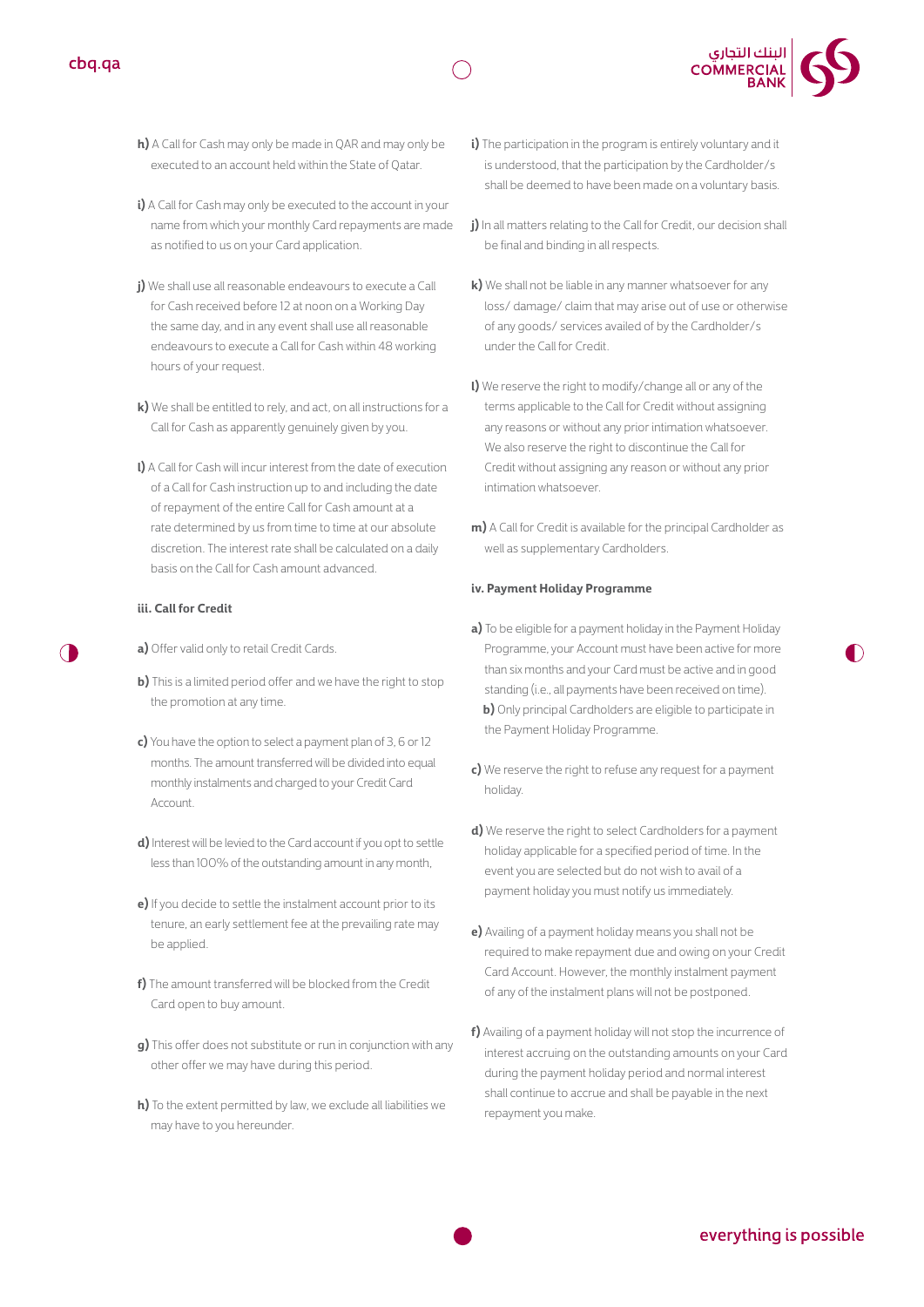

- **g)** You will not be charged a late payment charge for availing of a payment holiday.
- **h)** During your payment holiday period you may continue to make repayments of either the instalment amount or full amount outstanding on your Card.

#### **v. Bonus Approval Programme**

- **a)** To be eligible for a bonus Credit Limit, your Account must have been active for more than six months and your Card must be active and in good standing (i.e., all payments have been received on time).
- **b)** Only primary Cardholders are eligible for a bonus Credit Limit.
- **c)** Enrolment shall be subject to credit review and eligibility based on past credit performance.
- **d)** We reserve the right to refuse any request for a bonus Credit Limit under the Bonus Approval Programme.
- **e)** We reserve the right to select Cardholders for a bonus Credit Limit for a specified period of time. In the event you are selected but do not wish to avail of a Bonus Credit Limit you must notify us immediately.

#### 16. Safe Deposit Locker

- a) The Safe Deposit Vault and the lockers contained therein at the Grand Hamad Branch and Wakra Branch will be available and accessible during Banking Hours.
- b) The Safe Deposit Locker may only be accessed by the person in whose name the locker is registered or by any other person upon the written authorization of the person in whose name the locker is registered.
- c) You may not use the Safe Deposit Locker for any purpose other than for the deposit of documents, jewellery and other valuables, and in particular you may not deposit explosives or harmful or illegal materials or substances and we reserve the right at any time and from time to time to inspect all items to be deposited, or deposited in, a Safe Deposit Locker.
- d) The locker will be allotted on payment of fees payable in advance for one year and the Bank reserves the right of refusing access to the locker(s) in the event of the fees not paid, when due, whether the fee is demanded or not.
- e) You may not assign or sublease the Safe Deposit Locker to any third party.
- f) We reserve the right to (i) deny access to the Safe Deposit Locker until prescribed fees have been paid; (ii) change the hours during which Safe Deposit Lockers may be accessed; and (iii) close the Safe Deposit Vault and the lockers contained therein for any period as we deem necessary or desirable.
- g) Without prejudice to any other right or remedies we may have from time to time, we may terminate use of the Safe Deposit Locker facility upon: i.non-payment of prescribed fees;

ii.breach of these Terms;

iii.misuse of the Safe Deposit Locker; or

iv.your death or bankruptcy,

and in such case, we reserve the right to break open the Safe Deposit Locker in the presence of two court officers and (1) deliver the contents of the locker to your registered address, (2) retain the contents in such other locker or place and charge double the fee currently payable, or (3) sell the contents under the court supervision and apply the sale proceeds towards satisfaction of your outstanding obligations to us.

- h) You undertake to keep the key to your Safe Deposit Locker in a safe place and not to divulge the locker number or provide the locker key to any person other than any duly authorized representative.
- i) In the event you suspect or discover that your Details have become known by any third party or a Card or your Safe Deposit Locker key is lost or stolen you must immediately notify us by calling our Call Centre. We may suspend your Account and make arrangements for issuance of new Details as necessary.

#### 17. Payment/Transfer Orders

- a) We shall effect payment / transfer orders after full compliance with "KYC" and anti-money laundering regulations prescribed by the QCB.
- b) You agree that on-line payment/transfer orders shall become irrevocable once submitted to us and further agree that such orders, once accepted by us, entitle us to debit your designated Account for the value equivalent of the payment/transfer amount. Bank fees (including where applicable fees levied by other banks/entities in the payment/transfer process) for executing payment/

# everything is possible

 $\bigcap$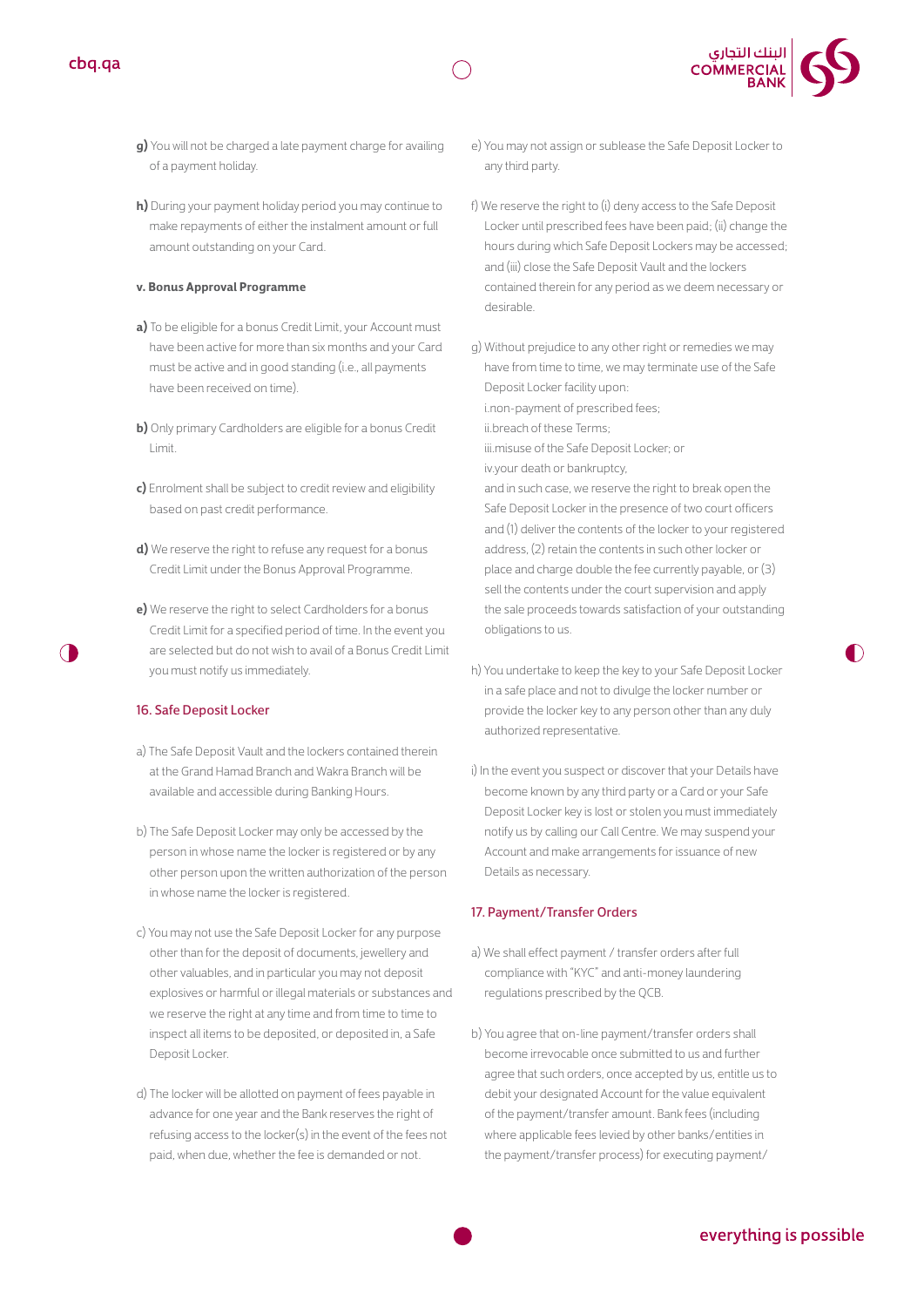

transfer orders will be charged to the party as mentioned in the payment/transfer order. If there is no mention of the manner in which fees are to be charged in the payment/ transfer order, then the fees shall be shared between the ordering customer and beneficiary. The amount applied as fees may vary depending on the tariffs applied by each bank in the payment chain.

- c) As the execution of payment/transfer orders to beneficiaries outside Qatar requires several stages, and is made through a number of successive agents, we are only liable for due care in relaying the payment/transfer orders to our own correspondent banks as quickly as possible, and we will not be held liable for any delay or cancellation of the payment/transfer order caused as a result of (1) errors or misinterpretations of the transfer/payment order, (2) payment/transfer procedures/ processes/regulatory requirements followed and (3) holiday calendar followed, by any of our correspondents or other entities (including but not limited to the beneficiary bank) in the payment/ transfer process.
- d) We are not required to execute the payment/transfer order assigned to us immediately, but is only required to do so as soon as possible. In case no clear instructions about the form and the method of payment/transfer are received from the applicant of the order, we will use whichever form or method we deem suitable or may decide not to process the payment/transfer order. We will not be able to execute payment/transfer orders requested to be executed outside Banking Hours. Such payment/transfer orders will be executed on the following Business Day.
- e) If the order is expressed in a currency other than that of the country to which the order is transmitted, it is to be paid to the beneficiary in the currency of that country, at the then buying rate of exchange of the payer, unless the beneficiary by the arrangement with such payer receives payment in some other form upon paying all charges of such payer.
- f) Under no circumstances will we be held liable for payment/ transfer delays or cancellation arising as a result of erroneous/incomplete capture of data by you. You shall be solely responsible for the accuracy of the data input and shall be liable to compensate us for any loss arising from any error in the payment/transfer order.
- g) If the payment/transfer order is not affected and a refund is requested by you, we will endeavour to notify the payer to cancel the transaction. Such refund may not be made unless and until we are in receipt of proof, satisfactory to us that the payment/transfer instruction has not been

effected, that the order for such payment/transfer is no longer operative, that no charge by virtue of such order exists or will be made against the account upon which the said order is drawn.

- h) Our only liability shall be to refund you, at the current market value of the foreign currency, in the place where the order is issued at the time such refund is made. All other expenses in connection with such refund are to be borne by the applicant.
- i) Prevailing QCB rules and regulations shall apply with regard to funds that are not claimed, accordingly we reserve the right to cancel any negotiable instrument, if not presented for payment /transfer within one calendar year and credit the purchaser's account. If an account does not exist in the name of the purchaser these funds will be transferred to an unclaimed fund account after five years from the date of issue, and thereafter to the General Authority for Minor Affairs/Estates Department after a period of another five years, as per QCB requirements.
- j) The technology applied for payment/transfer orders may be subject to technical snags, affected by virus or other malicious, destructive or corrupting code which may result in delays in processing of instructions or total failure in receiving/processing of instructions. We will not accept any liability in whatsoever manner, resulting from such delays or cancellations.
- k) You agree that in the event of us accepting liability for any error which may result in a delay in the payment/transfer process or cancellation of payment/transfer, our liability shall be limited to the extent of payment of interest at our prevailing interest rate for any period of delay.
- l) You agree that execution of payment/transfer orders may be delayed or cancelled if we have reason to believe that the payment/transfer request was issued to carry out an unlawful transaction (as specified under any jurisdiction within the payment/transfer process) or as directed by our anti-money laundering officer (with or without specifying reasons) or other entities in the payment/transfer process.
- m) We have the sole discretion to request from you valid identification documentation and such documentation must be promptly provided. We may provide your identification documentation to third parties if we deem the request to be legitimate.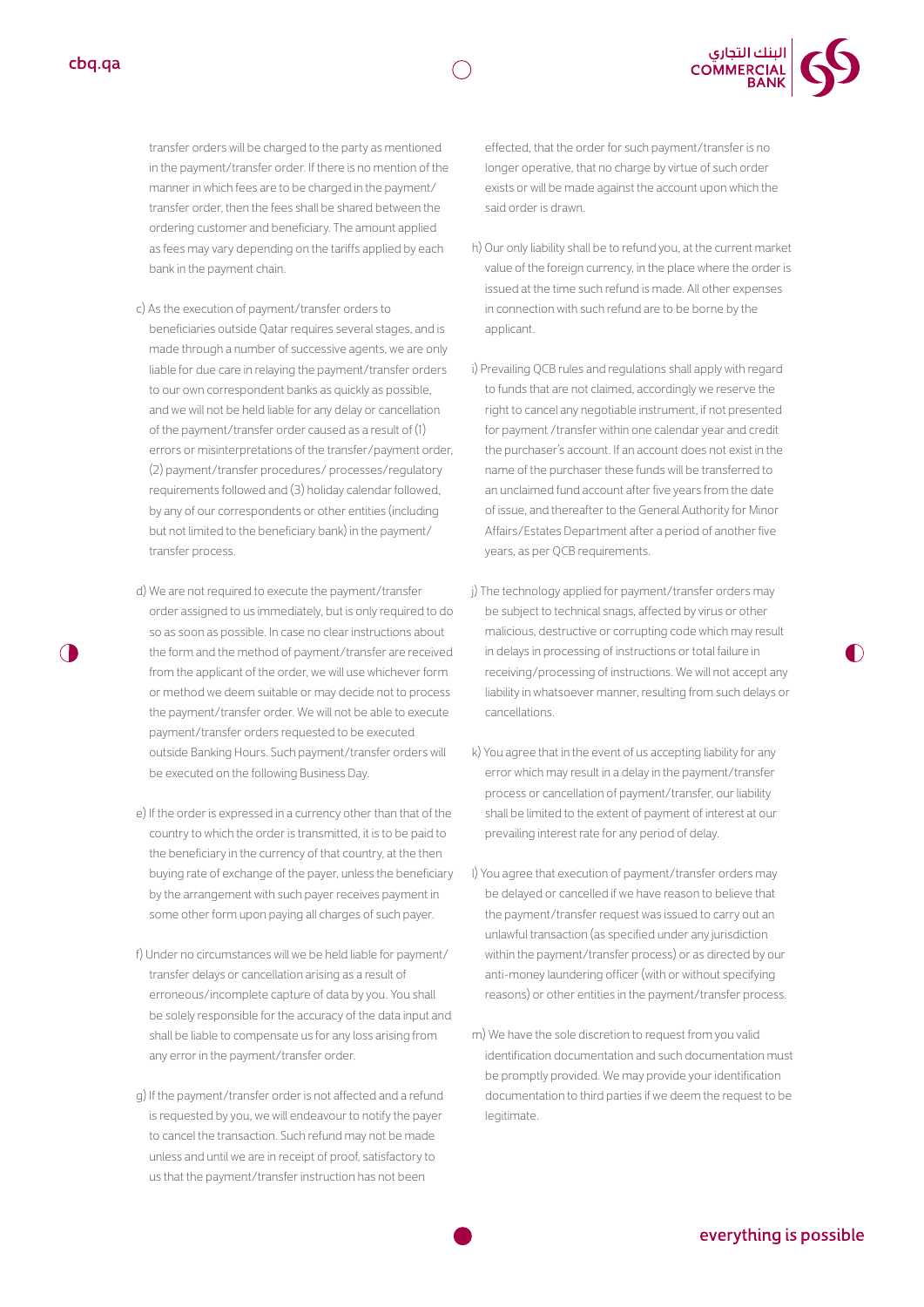



n) Should you elect to cover the charges, the final amount received by the beneficiary may still be subject to a deduction due to charges levied by the correspondent bank(s) in the chain, or the beneficiary bank.

#### 18. Channels

#### a) Availability

- **i**.We will, on a best effort basis, make available the Channels, however routine maintenance requirements, excess demands on the system and reasons beyond our control may cause disruptions in availability of this service. In addition, availability of the M-Commerce Service is dependent on Agencies and may be interrupted from time to time by routine maintenance requirements, excess demands on the M-Commerce Service and reasons beyond our control.
- **ii.** We may at any time alter, amend or replace any or all systems, services, procedures, forms or levels of encryption within the Channels to ensure maintenance of security and confidentiality standards.
- **iii.** We shall use reasonable efforts to inform you of prolonged inaccessibility to, or unforeseeable but necessary termination of any Channel or any facility or service available thereunder.
- **iv.** We may from time to time send messages to you through M-Commerce or the Online Banking Service concerning Accounts or other products, facilities or services offered by us.

#### b) Access

- **i.** We may: change the mode of operation; add or remove or otherwise change the Channels provided on the Site; and close down temporarily or permanently one or more of the Channels.
- **ii.** To access Telephone Banking, you must enter the TPIN Number as provided by the Bank. After 3 successive incorrect entries of the TPIN Number, your Telephone Banking account will be suspended, requiring you to contact us to confirm identity and reactivate your Telephone Banking account.
- **iii.** For security reasons and to ensure controlled and legitimate and lawful access to and use of the Online Banking Service or the M-commerce Service you must first sign-up for SMS Banking. The Online Banking Service cannot be accessed if you are not a customer of SMS Banking.
- **iv.** You should only access and use the Channels on a computer, Device or other device which you own.
- **v.** You are responsible for ensuring that your computer or Device is compatible with the Channels and that you have all necessary security software.
- **vi.** In using the Online Banking Service, you must (a) ensure that your computer or other device used to access the Online Banking Service is free from any computer viruses and adequately protected against computer viruses; (b) check regularly your statements of Account(s) and promptly notify the Bank of any discrepancy; and (b) not interfere with or damage (or in any way attempt to) any data, software or security associated with the Online Banking Service.
- **vii.** On your written request, we may provide joint access to the Channels to joint Account holders. Under such circumstances all joint Account holders will be jointly and severally liable responsible for compliance with these Terms and all access to and use of the Channels. Any Instructions given by any of the joint Account holders will be binding on all of the joint Account holders and we will not be responsible for any claim or dispute between the joint Account holders.
- **viii.** SMS Banking may only be accessed from a Device registered by you in the Application. Where SMS Banking is linked to a joint Account only the nominated Device number shall be linked to SMS Banking in relation to such joint Account. The nominated joint Account holder shall be deemed to be acting for and on behalf of all joint Account holders who shall be deemed to have knowledge of, and consented to, all actions by the nominated joint Account holder through SMS Banking.
- ix. Unless specifically advised otherwise, all Accounts held by you will be enabled for access through SMS Banking or the M-Commerce Service. Any Account may subsequently be disabled by you for access through SMS Banking.
- **x.** Unauthorized access to and use of SMS Banking is strictly prohibited.
- **xi.** Neither SMS Banking nor the M-Commerce Service is intended to be used in lieu of any other service provided by us, and in particular you must continue to carefully, regularly and thoroughly check Statements of Account sent by the Bank from time to time and promptly notify the Bank of any discrepancy.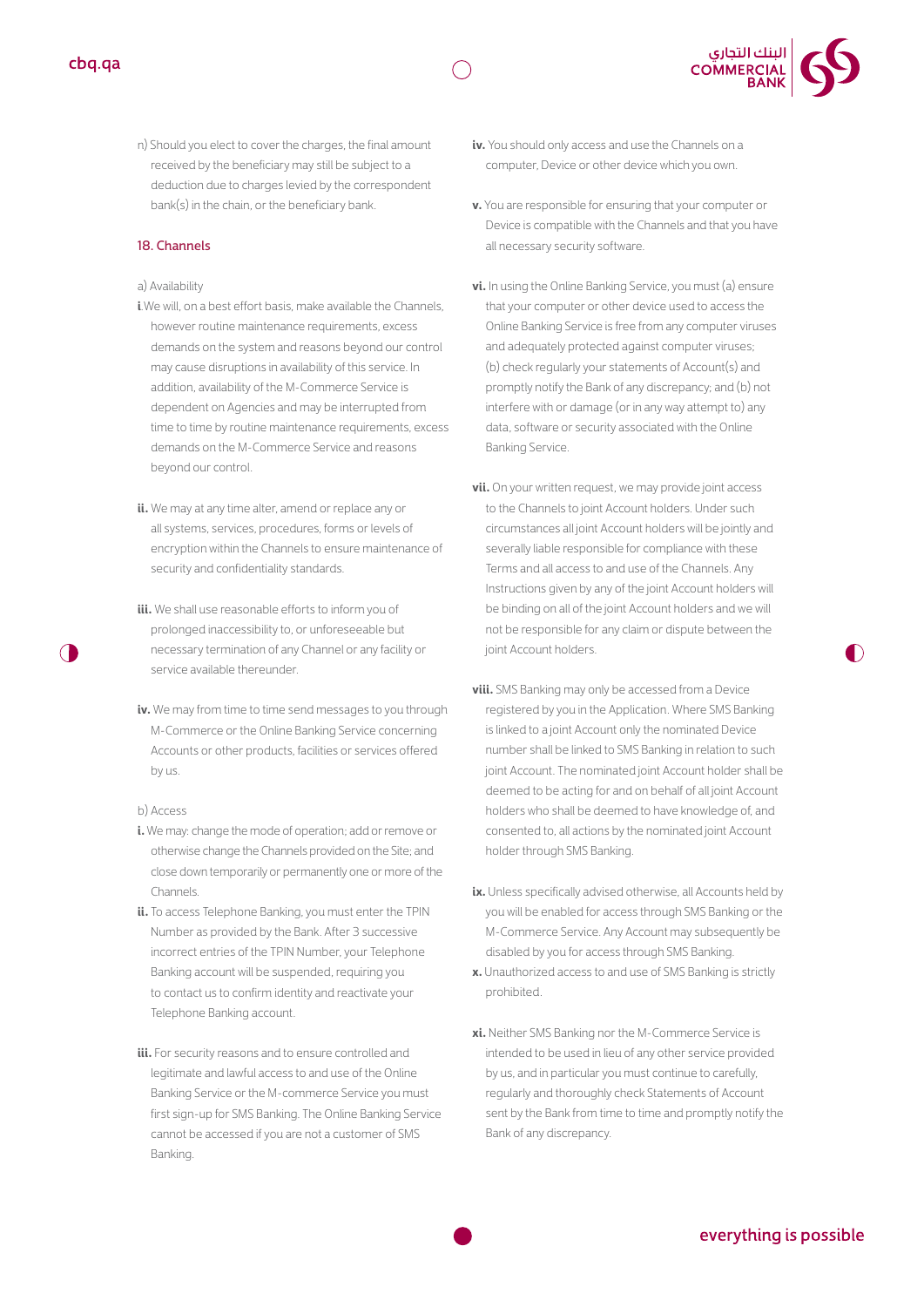

- **xii.** The M-Commerce Service may only be accessed from the mobile phone registered to you in your application for the M-Commerce Service.
- **xiii.** Where the M-Commerce Service or the Online Banking Service is linked to a joint Account only one Account holder may access and use the M-Commerce Service or the Online Banking Service as a ‹subscriber' and the subscriber shall be deemed to be acting for and on behalf of all joint Account holders who shall be deemed to have knowledge of, and consented to, all actions by the subscriber through the M-Commerce Service or the Online Banking Service.
- **xiv.**Biometric Authentication may be used at your option in lieu of your username, pin and/or password as a security code to confirm your identity to access one or more of the Channels for transactions such as login or account inquiry and serves as an instruction for any other transaction as may be determined by the Bank at its absolute discretion from time to time. Upon completing the Biometric Authentication registration process as mandated by us, you shall be fully responsible for any Transactions conducted through the applicable Channel and we will not be liable for any losses that may result therefrom. The range of services available for Biometric Authentication may be expanded or reduced at the Bank's absolute discretion.
- **xv.** For secured delivery of alerts, we may access your Device content. However, this will be strictly confidential and will only be used for protecting your privacy.

#### c) E-Messaging

 $\bigcap$ 

- **i.** The e-messaging facility enables you to send and receive secure messages between to us through the Online Banking Service.
- **ii.** We will aim to respond to all e-messages within 2 Business Days. If this is not possible or we are not willing to answer your query or comply with your request within this timescale or at all we will aim to inform you of this within 2 Business Days.

#### **iii.** You should not send e-messages:

- **a)** relating to matters for which there is a specific functionality available on the Online Banking Service (e.g. to make a payment);
- **b)** which require immediate attention;
- **c)** which are requests of a transactional nature;
- **d)** reporting the loss or theft of cheques and or credit or Debit Cards; on behalf of a 3rd party or in relation to any dealings with 3rd parties; or
- **e)** which are offensive, frivolous or other inappropriate, Failure to comply with the above may result in termination of your access to the Online Banking Service.
- **iv.** We may send you messages concerning any Account(s), product or service provided by us including the Online Banking Service, any other linked to it.

#### d) Security Measures

- **i.** To log on to the Channels through the Site you will be in a secure session indicated by the URL https://. In addition, we use Secure Sockets Layer (SSL) Encryption technology to encrypt your personal information before it leaves your computer.
- **ii.** You are responsible for keeping your Details and Username secure and strictly confidential at all times and you must not disclose or write or otherwise record the Details to any other person (including with respect to TPIN Numbers, PIN Numbers, CVV or Passwords, our staff) or in any way that may be understood or discovered by any other person. For any Details chosen by you, you are advised to avoid using details that may be obvious and easy to guess, such as birthdays and telephone numbers. You are advised not to change any Details that you are able to change to a code similar to any other code used for any other card held by you.
- **iii.** You must take any steps required to prevent unauthorized access to and use of your Details or Username. Any disclosure of such information and the damage caused due to this disclosure will be your sole responsibility and we will not be held liable.
- **iv.** For safety reasons, you are advised to change those Details chosen by you every 6 weeks.
- **v.** For security reasons you many only have a limited number of attempts to input the correct Details to gain access to the Channels. After the specified number of incorrect attempts, you will not be able to access the relevant Channels and you must call our Call Centre to reinstate access to those Channels.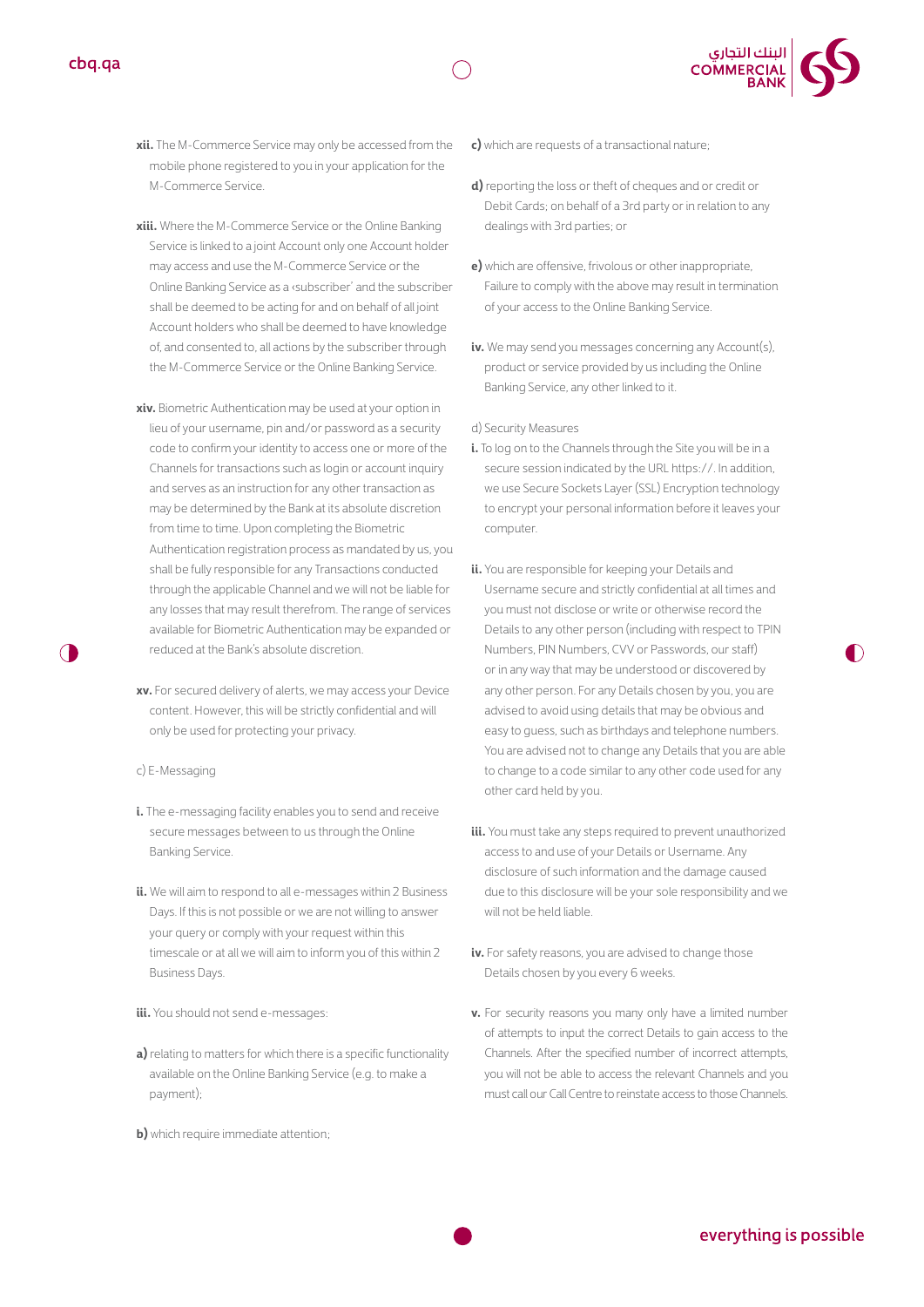- **vi.** Once logged on to the applicable Channel, you must not leave your computer or Device unattended at any time and must not let anyone else use it until you have properly logged off. For security reasons and for preservation of confidential information, if your computer or Device is logged on but unused for a specified timeframe the Channels may time-out and you may be automatically logged-off the relevant Channel. To regain access you must log on to the relevant Channel again.
- **vii.** We may reset some of your Username and Password at any time through the Online Banking Service.
- **viii.** You may change your Password at anytime through the M-Commerce Service.
- **ix.** The advice by us of any Details must be destroyed immediately after receipt. Any record of the Details must be unidentifiable and kept separate from any other relevant Details including the applicable Card.
- **x.** You are responsible for complying with any other security measures and requirements which we may advise you from time to time
- **xi.** Subject to these Terms and without prejudice to our rights hereunder, we will take all reasonably practicable measures to ensure that our systems used in connection with the Channels are adequately secure and to manage and control the risks in operating the systems, taking into account relevant laws regulations and good practices prevailing in the banking industry as applicable from time to time.
- **xii.** We shall not be liable for any costs, loss or damage howsoever incurred by you due to any change in Details which you are able to change, including but not limited to exposure of a TPIN Number, PIN Number or Password during the change process.
- **xiii.** In the event of loss or theft of your Device or SIM card or a change or disconnection of the mobile number linked to the Channels you must notify us immediately.
- **xiv.** If you suspect or discover that your Details or Usernames have become known by any third party you must notify us immediately by calling our Call Centre who will suspend your access to the relevant Channels and make arrangements for you to receive or select new Details or Usernames as appropriate.

**xv.** Prior to notification in accordance with the above article, we will not be liable for any unauthorized transactions under your Account(s) and / or Card(s). Once we have been notified in accordance with the above article and had reasonable time to act, you will not be liable for any further unauthorized transactions unless you have acted fraudulently or negligently.

e) Your Obligations

- **i.** You must keep any information conveyed over Telephone Banking confidential at all times.
- **ii.** You agree to treat the access rights; documentation or any other information related to Telephone or SMS Banking strictly private and confidential at all times and shall not copy or reproduce the above in any form either in whole or in part or allow access to any other party without our prior written consent.
- **iii.** Each Channel should be used in good faith and in accordance with these Terms.
- **iv.** You acknowledge that we are granting you a nonexclusive, non-transferable, temporary license to use the Channels and this permission is restricted to authorized legitimate use of the Channels. All information, trademarks and names given on the Site belongs to us and you agree:  **a)** not to use this information except in connection with accessing and using the Channels; not to make copies, sell, assign, commercially rent, sub-license or otherwise transfer the same to any third person; and **b)** not to attempt to decompose, reverse or tamper with the system or software related to the Channels.
- **v.** No Channel should be abused or used to commit any kind of fraud or illegality.
- **vi.** We may modify these Terms, any information issued about the Online Banking Service, and any site(s) or screens through which you access the Online Banking Service from time to time at our absolute discretion. Any amendments will be posted on our Site in such a manner as we consider appropriate. You must periodically review these Terms and information issued about the Online Banking Service to inform yourself about any such amendments.
- **vii.** You assume full responsibility for the security of your Device and any Instructions or Responses contained therein.





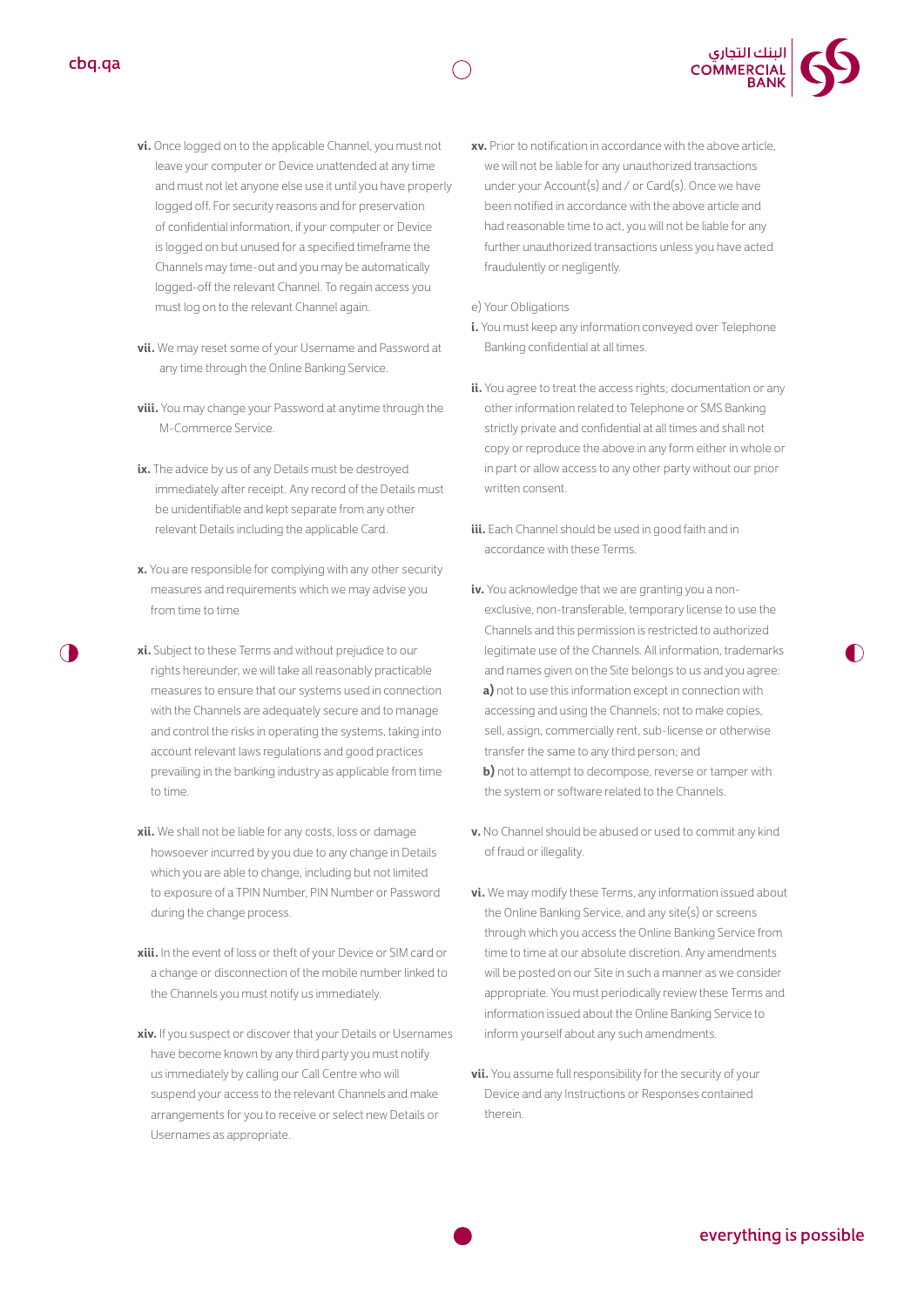



- **viii.** You must acquaint yourself with the processes and procedures applicable to SMS Banking, errors resulting from failure to do so shall be your responsibility.
- **ix.** You shall not send messages through the SMS Banking service regarding any of the following:
- **a)** matters for which there is currently no functionality available on SMS Banking;
- **b)** reporting the loss or theft or any breach of security measures;
- **c)** on behalf of any third party; and
- **d)** matters which are offensive, frivolous or otherwise inappropriate.
- Any messages of this nature may, at our discretion, result in withdrawal of SMS Banking.
- **x.** You must notify us immediately of any unauthorized access to and use of SMS Banking or any suspicion that any third party may know any confidential Accounts or SMS Banking information.
- **xi.** You may be required to provide us, within 3 Business Days, with any information and details (and any supporting documents) of a breach of SMS Banking security measures.
- **xii.** You may be required to assist us and / or the police in any enquiries whilst attempting to mitigate any damage or recover any losses caused by a breach of SMS Banking security measures.
- **xiii.** In the event of loss or theft of your Device or SIM card or a change or disconnection of your Device, you must notify us immediately.
- **xiv.** You shall be responsible for payment of airtime or other charges levied by your telecommunications provider, including in relation to the M-Commerce Service, as per the terms and conditions of such provider in connection with the sending of Instructions and receipt of Responses.
- **xv.** You must input all information required in the correct fields to effect utility bill payments and you shall be responsible in the event of any input of incorrect information and any subsequent erroneous payments to utility companies.

#### 19. Instructions

- a) Unless timely notified otherwise, you irrevocably and unconditionally accept as binding any Instruction and accept responsibility and liability for any and all Instructions. Our record of any Instruction shall be conclusive evidence of such Instruction and is deemed to be consent by you to issue a related Response (which may contain Account or Transaction information) and acceptance by you of liability for the inherent risks involved in the transfer of such information.
- b) You must ensure that there are sufficient funds in your Account(s) for us to authorise and execute an Instruction. If for any reason the relevant Account is overdrawn, the Instruction may not be executed and we reserve the right, at our absolute discretion, to overdraw the relevant Account and you will be liable for any applicable fees and charges in accordance with the Tariff of Charges.
- c)Instructions shall be subject to transaction limits as set by us in your mandate or as per our prevailing policies, procedures and regulations.
- d) We may, in our sole discretion and without explanation, refuse to effect an Instruction (i) if we have reason to believe an Instruction is issued fraudulently for an illegal purpose; or (ii) is contrary to our (or any third party bank's (as directed)) anti-money laundering policies.
- e) We will not be liable in any manner for any unauthorized, fraudulent, or erroneous Instruction.
- f) Upon receipt of an Instruction, we will debit amounts applicable to such Instruction (together with all applicable fees and charges, whether our fees and charges, correspondence fees or charges or third party bank fees or charges) from your relevant Account.
- g) You shall not issue cheques if there are insufficient funds held in the Account to honour such cheques.
- h) Instructions where the paying and receiving account are both held with us will be effected immediately.
- i) Instructions in foreign currencies or where the receiving account is not held with us will only be effected up to the cut-off time applicable to the foreign currency and/or third party bank transaction on a Business Day. Instructions given after the cut-off time for a currency and/or third party bank transaction on a Business Day will only be executed on the next Business Day.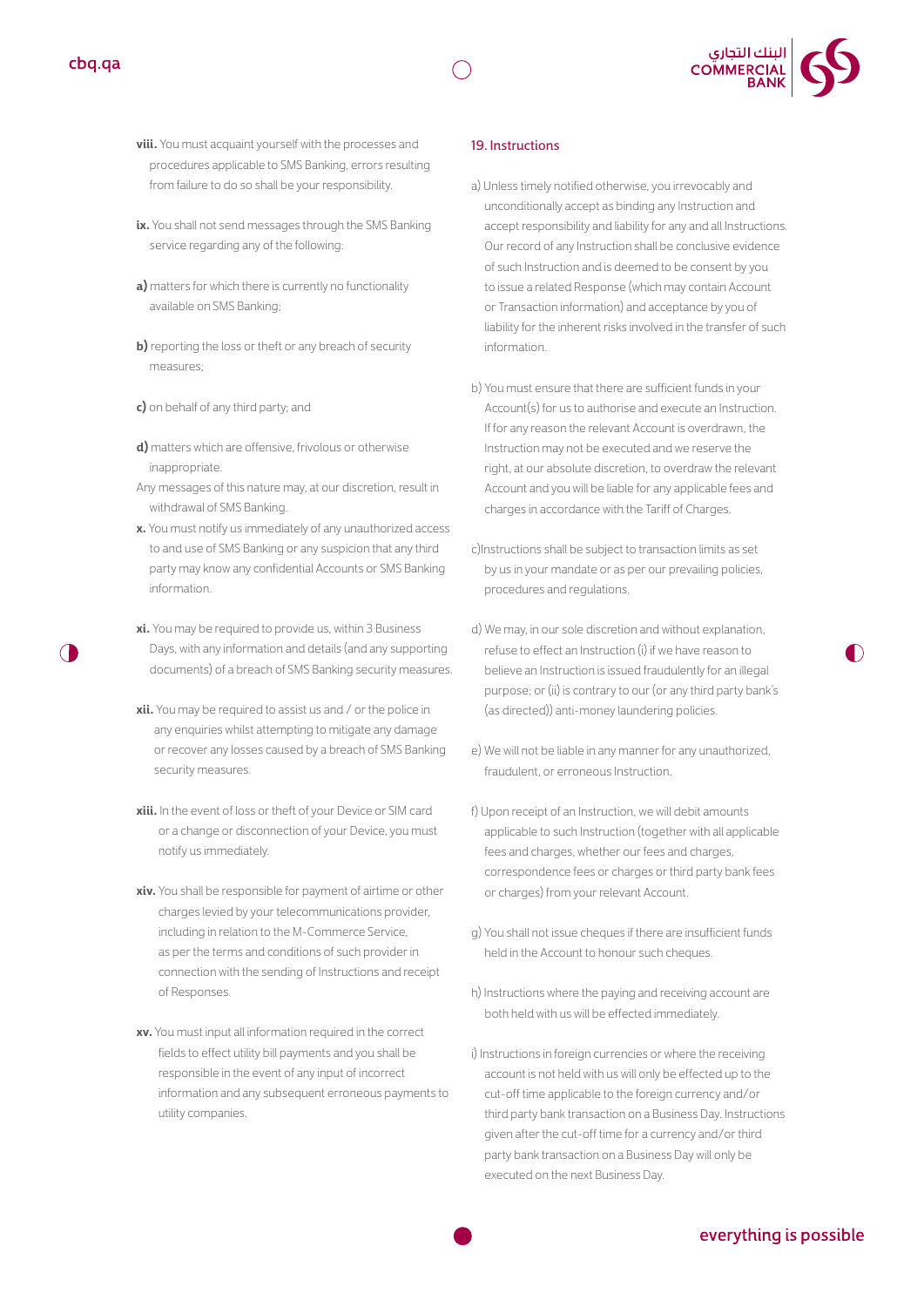



- j) Instructions to transfer funds to an account held in a foreign country (i) are made through successive and corresponding third party banks and we shall only be liable for initial transfer of funds from your Account(s), and not for onward transmission (or any error, delay or failure thereof) by corresponding banks and we shall not be obliged to verify the onward transmission or completion of the Instruction, and (ii) shall be completed in the currency of the country where the account is held irrespective of whether the Instruction was in an alternative currency, unless otherwise agreed by the beneficiary with the beneficiary bank.
- k) In the absence of special Instructions, we may convert all foreign currency credits to your Account into the currency of the Account at our rate of exchange.
- l) All transfer Instructions will be converted by the paying bank into local currency at its buying rate unless the payee has made special arrangements with the paying bank.
- m) Except in the event you have notified us of any special instructions, where you have submitted multiple Instructions in relation to the same Account on the same day we will determine the priority in which we give effect to Instructions. An Instruction being effected is not always simultaneous with an Instruction being given by you. Certain Instructions may take more time to process and/or may only be processed during a Business Day and during normal working hours.
- n) Instructions sent by you shall, including Instructions sent from your registered device, shall, unless proven otherwise, be deemed to be validly, knowingly and genuinely sent by or on behalf of you and we will be entitled to rely and act on Instructions without any further confirmation or verification from you.
- o) You may not obtain the full value under a demand draft or manager's check or telegraphic transfer on account of exchange due to restrictions applicable in the country of payment or to the paying bank or charges and fees of the paying bank.
- p) It is your responsibility to ensure that all details relating to the beneficiary account in an Instruction are input correctly and in full. We are under no obligation to verify, confirm or complete beneficiary account details and cannot be held liable for any funds transferred to an incorrect beneficiary as a result of incorrect or incomplete beneficiary account information. No acknowledgement or receipt of Instructions shall be issued by us other than predefined

Responses relating to certain Instructions and we shall not verify Instructions.

q) Sending a payment with details of charge as "OUR" (pay in full) does not guarantee that the beneficiary will receive the entire amount sent by us. This is only guarantee that we and our correspondent bank will not deduct any charges from the amount transferred. However the beneficiary bank, their correspondent bank and any other intermediary bank in the payment chain may deduct charges from the transfer amount. The amount deducted varies depending on the arrangement between the beneficiary bank and their correspondent.

r) Instructions cannot be reversed without our prior approval.

- s) An Instruction submitted through the Channels will not be effected if use of the Channels are suspended or terminated for any reason.
- t) We will endeavour to effect Instructions as soon as reasonably possible and on a best efforts basis. In the event of non-delivery, we shall not re-transmit a Response unless we receive another Instruction. In the event no special instructions are given in relation to an Instruction we may, at our discretion, either (i) execute the Instruction in the most suitable method, or (ii) refuse to execute the Instruction until receipt of special instructions.
- u) We will make reasonable efforts to modify, not process or delay processing any Instruction where requested and in doing so we will endeavour to notify the concerned office, agent or corresponding third party banks. We may not accept, and will not be responsible for any refusal, failure or delay in effecting, an Instruction which is conditional or which requires us to make payment to a third party earlier (or later) than the time we require according to normal banking practices. Revocation or cancellation of an Instruction shall only be completed upon receipt of evidence satisfactory to us that amounts have not been deducted from (or have been credited to) your Account(s).
- v) You irrevocably and unconditionally acknowledge that you have fully authorized us to rely on your previous physical signature whether provided on a signature card or account opening form, and that the physical signature shall give us full legal power to act on any future signature or authentication provided to us for the purposes of completing new documentation including any application for a loan or credit card, or provision of any account,

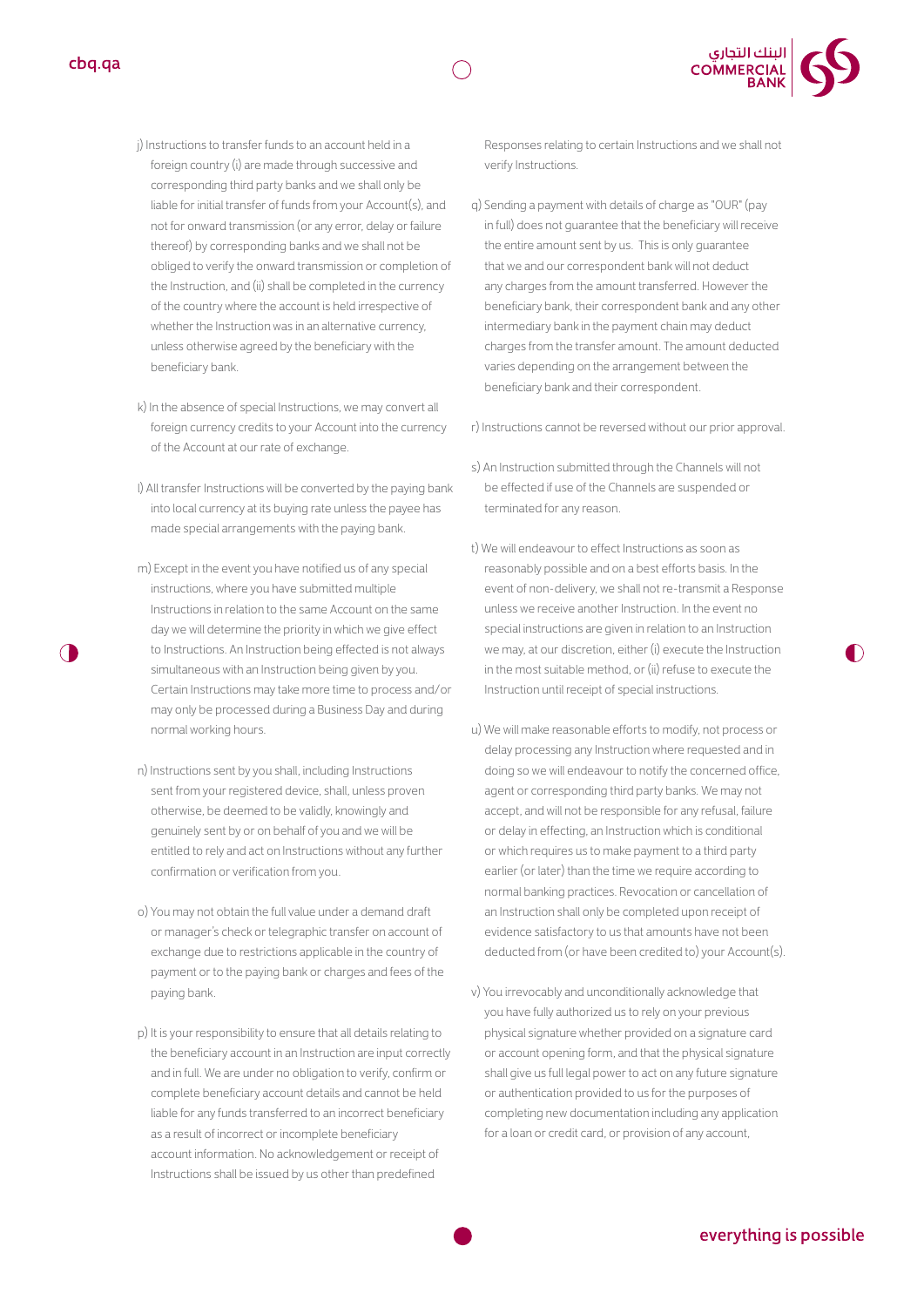products or services, whether such future signature or authentication shall be by a one-time password, digital signature, biometric identifier or any future technology authorisation to the extent that you agree that this physical signature shall be deemed to attach to the such new documentation and provides us with full legal rights and creates binding and enforceable legal obligations.

- w) We will not be responsible for (i) inability to reverse an Instruction issued through any Channel; or (ii) accepting an Instruction which is conditional or which requires us to make payment to a third party earlier (or later) than the time we require according to normal banking practice. No written advice or confirmation will be made or issued by us for any Instruction issued through Telephone Banking.
- x) All Instructions through the Channels will be subject to the following limits:
- **i.** Maximum aggregate daily limit per customer for all transfers, payments etc. (including internal, external, domestic and foreign): QAR 50,000 presently, which is subject to change as will be notified to you while accessing the Channels.
- **ii**. Maximum daily limit per customer for all internal transfers (including payments and transfers between customers' own accounts and third party accounts with us): QAR 100,000 presently, which is subject to change as will be notified to you while accessing the Channels.

#### 20. Responses

- a) We shall use our best efforts to send Responses to Instructions and we will endeavour to issue a Response within a reasonable time.
- b) A Response may not be received by you due to factors affecting the Agency's industry, including but not limited to infrastructure, connectivity and demand. Certain Responses (including but not limited to effecting Instructions) may take time to process and/or may only be sent during normal Banking Hours.
- c) A Response containing Account information is retrieved from our systems real time and is the most recent and up to date Account information as at the time of the Response. Other information contained in a Response may not be retrieved real time but is the most recent and up to date information contained on our systems.
- d) We may refuse to send a Response if the related Instruction requires written confirmation of such Instruction.
- e) All Responses should be deleted once received and reviewed by you.
- f) Response shall or may contain Account information and you authorize us to send such information through SMS Banking to your Device, understanding, acknowledging and accepting liability for the inherent risks involved in the transfer of such information. Such Account information may be provided in a Response though not specifically requested in an Instruction if we shall deem it relevant or necessary.
- g) Issuance of a Response may not be simultaneous with an Instruction being received. Certain Instructions may take time to process or may be required to be issued during Banking Hours and Responses may not be given on the same day an Instruction is issued.

#### 21. Additional Channels and Campaigns

- a) We may, from time to time, introduce additional or modified channels or services or campaigns to the Accounts or Channels.
- b) Additional or modified channels or services or campaigns may require acceptance of additional terms and conditions. Such terms and conditions shall be posted on the Site and may be displayed in our branches and other premises and you shall be deemed to have, unless timely notifying us otherwise, read, understood, accepted and agreed to be bound by the additional terms and conditions from the date of posting on the Site.
- c) Additional or modified Channels or services campaigns may require you to provide or execute additional documents, failure of which shall result in closure of the Accounts or withdrawal of the Channels.

#### 22. Records and Statements of Account

a) You may be provided with periodic statements detailing all movement and action, including transactions, in the Account. You will receive a periodic Card statement detailing all Transactions, fees and charges on the Card. The statement shall be sent to the address or e-mail address provided by you to us.

| البنك التجاري<br>| COMMERCIAL<br>| BANK

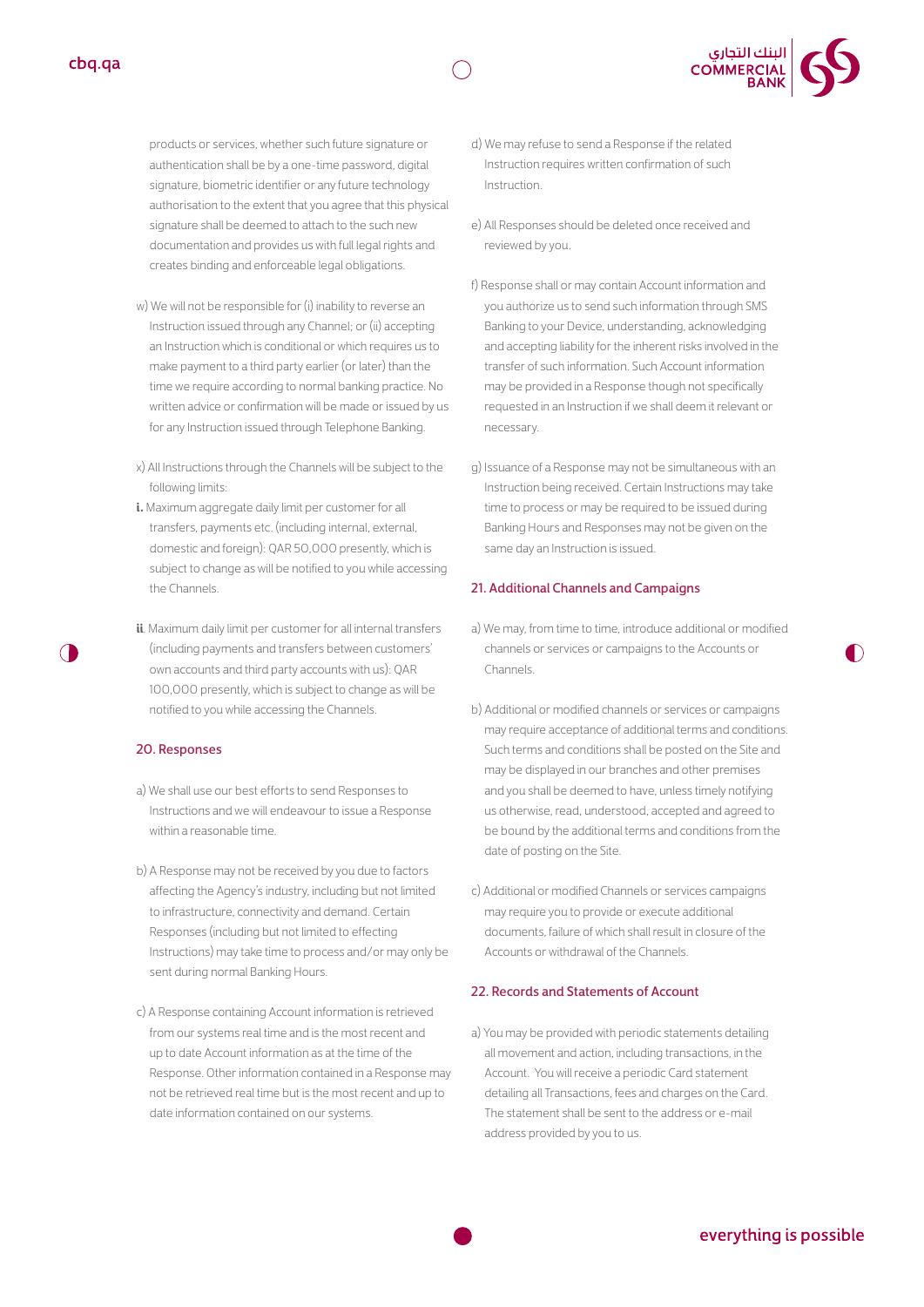- b) We may not issue a printed advice or confirmation in relation to Instructions or your Account(s) but you may check your Account(s) statements and all records of Instructions on the Channels.
- c) Our records and statements shall be deemed to be conclusive evidence of all transactions, charges, fees, interest and balances unless notified otherwise by you in writing within 15 days from date of dispatch of the records or statements. Any failure to notify us of any discrepancies within this time limit shall deem the records or statements true, correct and conclusive.
- d) You must regularly check statements and immediately notify us in the event of any discrepancy.
- e) Records and statements to be delivered to joint Account holders may only be delivered to the customer nominated by all joint Account holders to receive such records and statements for and on behalf of all joint Account holders.
- f) In the case of principal and supplementary Cardholders, Card statements shall only be delivered to the principal Cardholder.
- g) Our records and accounts of transactions are prima facie evidence of the matters to which they relate and may be admitted as evidence in any legal or arbitration proceedings arising out of or in connection with your use of an Account or Card.

#### 23. Your information

- a) You confirm that all information provided by you is true and accurate and you authorize us to make any enquiries it considers to be necessary to verify and authenticate such information.
- b) In the event that any information provided to us shall change, including but not limited to legal, residential or employment status, you undertake to inform us immediately upon such change, and provide us with any such new information.
- c) You acknowledge that we may request any additional information as may be reasonably necessary and you shall timely comply with all such requests.
- d) We may provide an Agency with information relating to you on in so far as necessary to provide the M-commerce Service to you and to facilitate issuance and receipt of Instructions and Responses.

e) You agree and acknowledge that under certain circumstances, we may disclose information about you and any relevant Accounts and Facilities to the police or third parties if, in our reasonable opinion, such disclosure shall help prevent or recover losses uncured under an Account.

#### 24. Confidentiality

- a) We will take reasonable care to ensure that information about you which is stored, processed or transmitted or has been identified by you as confidential, remains confidential and is not disclosed to any third parties, except you agree that we may disclose such information (i) to third party service providers in accordance with Clause 25 (Third Party Service Providers), (ii) where we are obliged to comply with court orders, government agencies, law, regulation or any lawful authorities anywhere in the world, (iii) where we consider it necessary to give effect to an Instruction, (iv) with your express written consent or (v) otherwise as set out in these Terms.
- b) In order to provide banking services to you it may be necessary to store or transmit information relating to you and/or your Accounts, Cards or Facilities through the proprietary international telecommunications network or other communications networks. You hereby authorise us to do so where we consider this necessary for the effective provision of banking services to you.
- c) You shall not disclose any information provided to you by us to any third party or use it for any purpose other than is necessary to perform your obligations under these Terms.

#### 25. Third Party Service Providers

a) We may engage third-party service providers (including any wealth management company or insurance company to whom we provide marketing services in respect of insurance products or wealth management products, whether as independent contractors, sub-contractors, brokers or agents) in connection with an Account or in providing you with a service. By accepting these Terms, you authorize us to share your contact information (including name, Qatar ID number, date of birth, mobile number(s), email, landline number(s), employer name, occupation, IBAN number, account number and other relevant information) and any existing insurance details available with us (including policy number, insurer name, insurance type, asset insured, title deed number, insurance amount, insurance expiry date, sum insured, nominee details, insured car details, insured property details and any other relevant information) with such third-party service providers.

b) We may enter into commission, fee and / or information



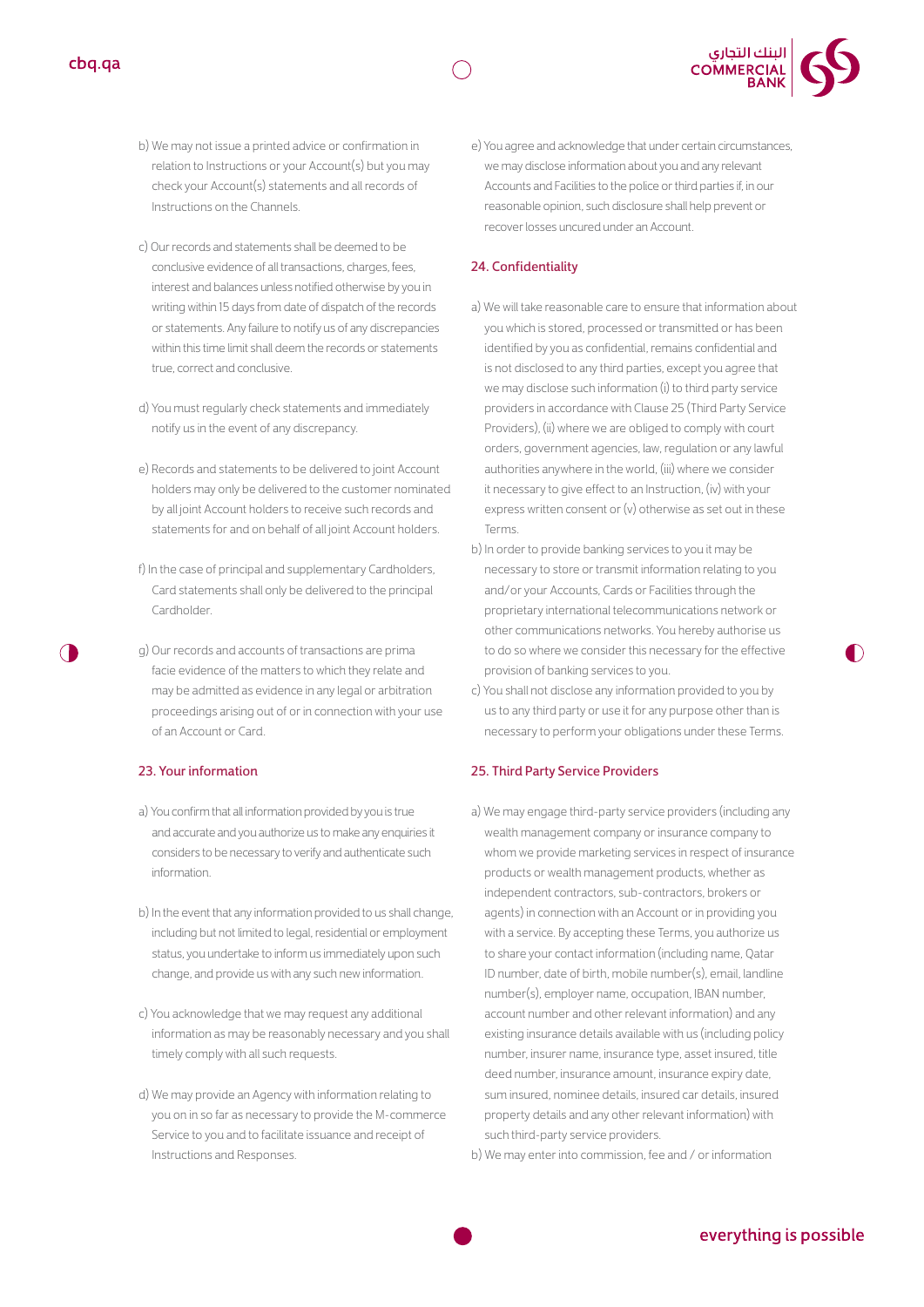



- c) You irrevocably and unconditionally accept that we or any of our employees, third party service providers and agents may contact you via phone or email for the purpose of providing you with information to provide you products and services at your sole risk and without any liability on our part or our employees or agents. We will not be liable for the performance or any act or omission of any such service provider or any of their employees or agents, including any fraud, misconduct, negligence or insolvency on the part of any of them.
- d) You are liable to us and will indemnify us on demand against any loss arising from or incurred by us engaging any third-party service provider in connection with an Account or in providing you with a service.
- e) We may suspend, terminate or close any Account or service immediately upon written notice in the event that any arrangement between us and a third party service provider relating to the Account or service is suspended or terminated for any reason.
- f) You must pay any fees and / or charges imposed by any such third party service provider on you or us for any transaction.

#### 26. Our Information

- a) It is understood by you that information / materials available on the Site and in these Terms are subject to change from time to time at our absolute discretion. Unauthorized use of the Site and the services available thereon, including but not limited to, unauthorized access to our systems and misuse of any Details or information available on the Site is absolutely prohibited.
- b) All information/materials available on our Site are and will remain our property and shall authorize us to use them for whatever purpose at our absolute discretion.
- c) Information/materials on our Site including electronic versions, links and other things are available in "as is condition". We do not guarantee the adequacy of such information/ materials, especially those relating to portfolio of negotiable instruments or exchange rate and we do not take the liability for error or deletion thereof. We do not give any guarantee whatsoever, whether express or implied or legal regarding the authenticity of such information/materials including without limitation any

guarantee regarding not infringing on third parties' rights or relating to ownership, quality control, conformity to the intended purpose or absence of viruses.

| البنك التجاري<br>| COMMERCIAL<br>| BANK

- d) You take full liability for any adverse consequences resulting from relying on our Site information.
- e) The Site may contain communication links with third parties' websites. We will not take any liability for any information or material or product or service offered or published by third party's website linked to our Site.
- f) Upon linking our Site to any third party's website, we do not recommend using any information, material, product or service available thereon and we will not be liable for any failure thereof. Such third party may have its own privacy policy and might provide a less secure online banking service.
- g) Nothing on the Site constitutes an offer to sell or solicitation to buy any securities, financial instruments, products, accounts or services or provides any advice or recommendation regarding them.

#### 27. Call Centre

- a) We operate a Call Centre. For queries and concerns regarding Accounts or any Channels or services, you should contact the Call Centre on +974 4449 0000 and Paycards on +974 4449 0025, or our customer service number stated on the back of our Debit Cards and Credit Cards.
- b) We may record calls for the purposes of process improvement, Instruction or Response verification, records and quality control training purposes.

#### 28. Notices

- a) Any notices or communications to us shall be addressed to: The Commercial Bank (P.S.Q. C.), P.O. Box 3232, Doha, State of Qatar.
- b) Any notices or communications to you shall, unless notified otherwise, be deemed effectively sent if sent to the last known address or any subsequent address notified to us.
- c) Notices to joint Account holders may be delivered to only one joint Account holders.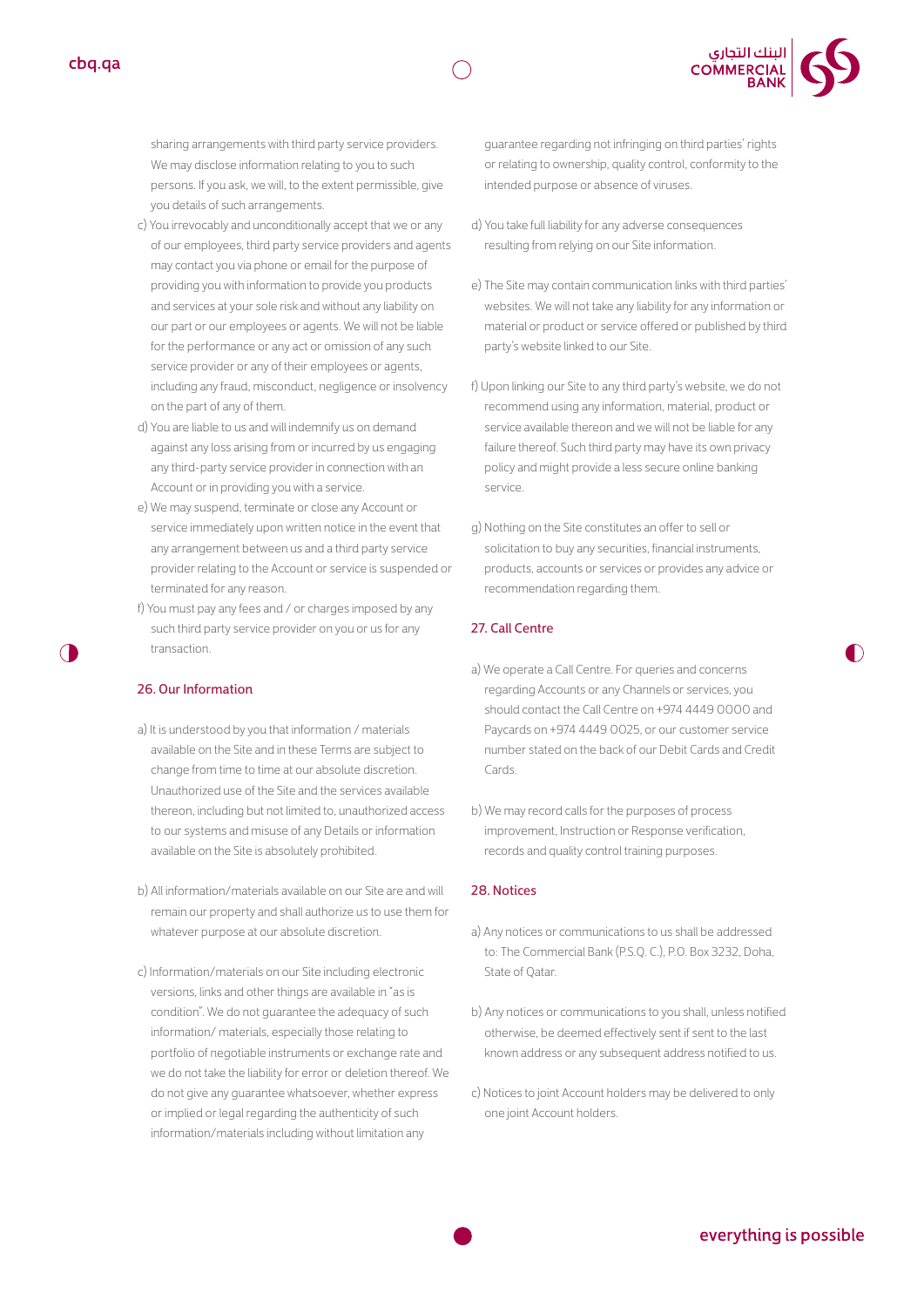



#### 29. Trade Names and Trademarks

- a) Our trademarks and trade names are used and registered throughout the world.
- b) We and our subsidiaries also claim rights in certain other trademarks and service marks contained on the Site and no third individual/party whether incorporated or un-incorporated shall have any claim on the referred trademarks/ names or any intellectual property right of any nature.

#### 30. Interest

- a) Interest accrued on funds standing to the credit and funds standing to the debit of a current Account, Savings Account or Deposit Account shall be calculated on a daily basis according to the cleared credit or debit balance in the Account. All interest amounts shall be credited to the Account at the end of each month or after each quarter.
- b) Debit interest shall be calculated on the debit balance of any Paycard Account.
- c) Interest rates may fluctuate from time to time based on market conditions and QCB rates and instructions.
- d) Interest rates may be changed or modified at any time other than during the period of a current Term without any notice to you.

### 31. Right of Set-Off

- a) In the event there are insufficient funds held in the Account, we shall exercise our right of set -off described in these Terms.
- b) We may, at any time and without notice to you, combine or consolidate all or any of the credit balances held in your Accounts and set off amounts due and owing to us.
- c) Joint Account holders authorize us to exercise our right of set-off on their respective shares.
- d) If more than one Account exists at any time on our books, the balances standing to the credit in any such Accounts shall only be available after deducting the balances standing to the debit of any such Accounts.
- e) Balances standing to the credit of any Account may be setoff against debit balances in other Accounts by us at any

time even if such Accounts are not in the same currency, the balance of each Account being considered as cover and provision for the balance of any other Account.

f) We will at all times exercise our right of an implied pledge or mortgage on any or all of your rights or properties, existing or lodged with us, present and future. Such implied rights shall extend to commercial papers, securities, shares or scrips, bonds, certificates of deposit, bills, receipts, cheques, deposits or money in any form, bullion or precious metals, title deeds to real estate, goods or any other rights of property of you.

#### 32. Our Rights

a) We reserve the right to:

- **i.** amend these Terms at any time at our absolute discretion. Any such amendments shall be posted on the Site and may also be posted in our branches and / or other premises. Such amendments shall be binding on you from the date of update on the Site;
- **ii.** at our absolute discretion, close or suspend any or all Accounts at any time and transfer the debit balance to an Account designated "Account under Collection" subject to compound interest at the rate set out in the Tariff of Charges from the date of closing or suspending the Account until full and final settlement of all outstanding debit balances;
- **iii.** withdraw a Card or refuse a reissuance of a Card at any time. We may demand in writing immediate repayment of any and all outstanding debit balances together with any applicable interest, fees and charges due to us, notwithstanding that we may hold security or guarantees in respect of the same;
- **iv.** require you to provide written confirmation or additional information in relation to an Instruction;
- **v.** refuse any application for the services on any of our Channels at our absolute discretion;
- **vi.** modify any information provided on Telephone or SMS Banking; and
- **vii.** appoint any Agency to provide availability of and accessibility to Telephone or SMS Banking.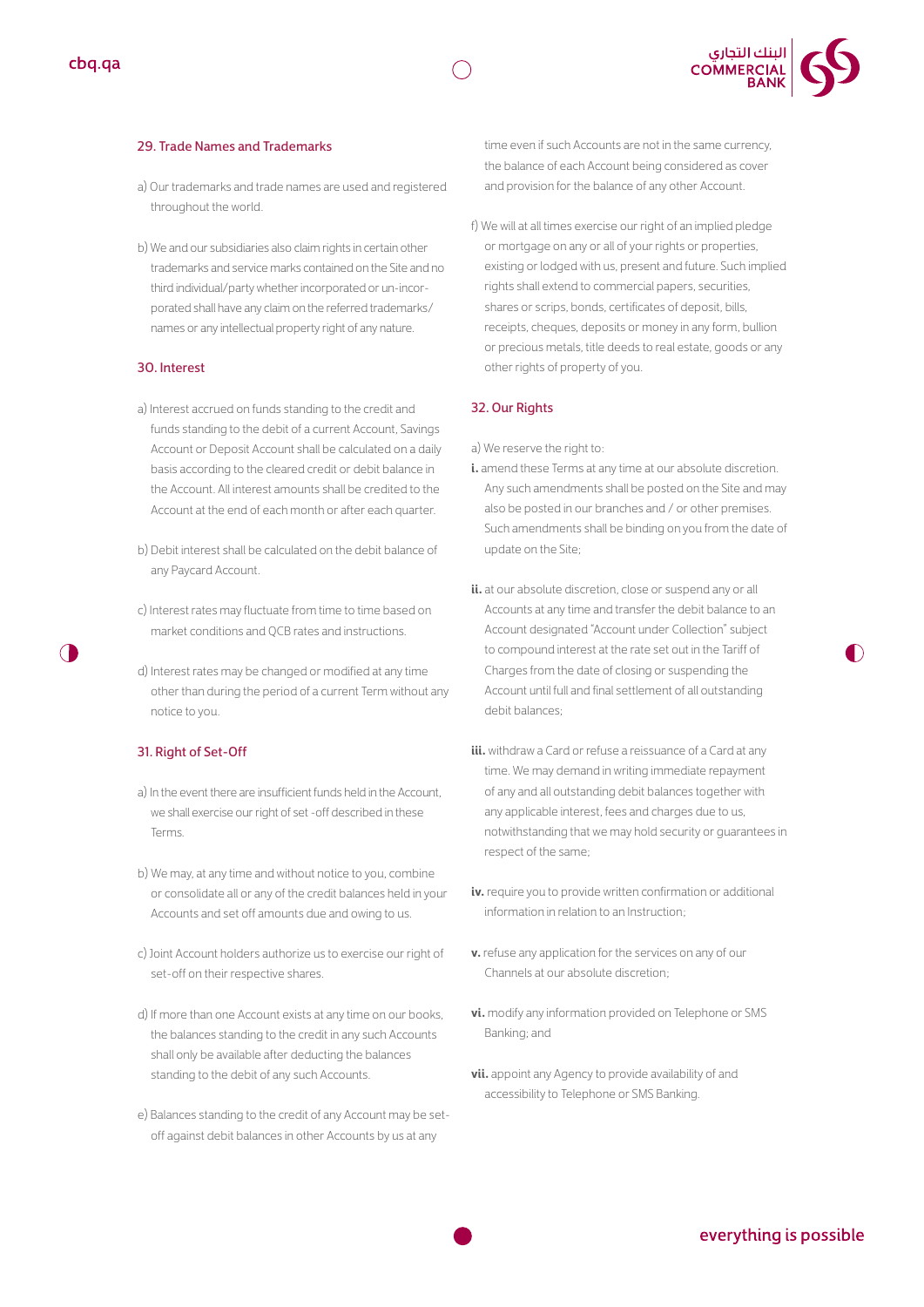



b) The M-Commerce Service is our property and we retain the copyright interest in all software and documentation relating to the M-Commerce Service, including any subsequent amendments.

#### 33. Assignment and Transfers

- a) You may not assign, transfer or charge funds held in any Account or any Paycard Account to any third party by way of security without the prior written consent of us.
- b) You shall not assign your rights and obligations under any banking transactions to any third party without obtaining our prior written consent.

#### 34. Fees and Charges

- a) We may charge fees or charges for issuing Cards, authorizing and executing a Transaction and for any other banking service provided to you.
- b) All fees and charges shall be as per our prevailing rate and can be found in the Tariff of Charges which may be amended from time to time at our absolute discretion. Any such amendment shall be posted on the Site and we shall not be bound to notify you individually.
- c) Foreign currency transactions shall be subject to our prevailing exchange rate. Charges incurred in currencies other than the billing currency will be converted at the prevailing rate of exchange and mark-up as determined by us at the time of the Transaction.
- d) No fee is currently charged to you for use of a Card in a Machine not belonging to us; however we reserve the right, at any time, to introduce such fees and charges at our absolute discretion. For the use of a Card, you shall be subject to any additional applicable fees and charges on our part and any fees or charges on the part of the merchant at their discretion. No fee is currently charged by us to you for use of the Channels, however we reserve the right, at any time, to introduce such fees and charges at our absolute discretion, the cost and implementation of which shall be notified to you in advance.
- e) Fees and charges are non-refundable and will be debited directly and automatically from the Account. In the event there are insufficient funds in the Account, we reserve the right to overdraw your Account with associated fees and charges as set out in the Tariff of Charges being applicable and terms of right of set-off shall apply.
- f) A Balance Transfer shall be subject to a non-refundable fee automatically and directly debited from your Account.
- g) An early settlement charge may be levied in the event you settle the Balance Transfer amount prior to the scheduled maturity.
- h) A nominal processing fee will be charged for each Transaction on the 'Pay in Instalment' Scheme, debited directly from your Account.
- i) The calculation of Credit Shield Plus charges does not include the outstanding balance of any installment transactions i.e. 'Buy Now Pay Later', 'EasyPay' or 'Call for Credit'. Therefore, the Credit Shield Plus Insurance Policy will not cover the remaining instalment balance during the claim process.
- j) We may impose fees or charges in respect of Cards including but not limited to the following:
- **i.** joining fee we may introduce promotional campaigns to offer Credit Cards free of joining fees and annual fees for a certain period. Thereafter we shall have the right to apply the prevailing annual fees and charges;
- **ii.** cash advance fee;
- **iii.** annual Card renewal fee;
- **iv.** Card facility annual fee;
- **v.** Card replacement or re-issuance fee;
- **vi.** Transaction fee;
- **vii.** over-limit fee in the event you exceed your Credit Limit;
- **viii.** charge for unpaid amounts, accruing from the due date of such payment up to and including the actual date of payment
- **ix.** recovery of unpaid amounts due and owing by you under the Card<sup>.</sup>
- **x.** processing charge-backs;
- **xi.** any costs, losses or expenses incurred by us in providing the Card facility; and
- **xii.** any other fees and charges applicable to a Card facility, Transactions or any other banking service provided by us in connection with the Card facility as set out from time to time in the Tariff of Charges.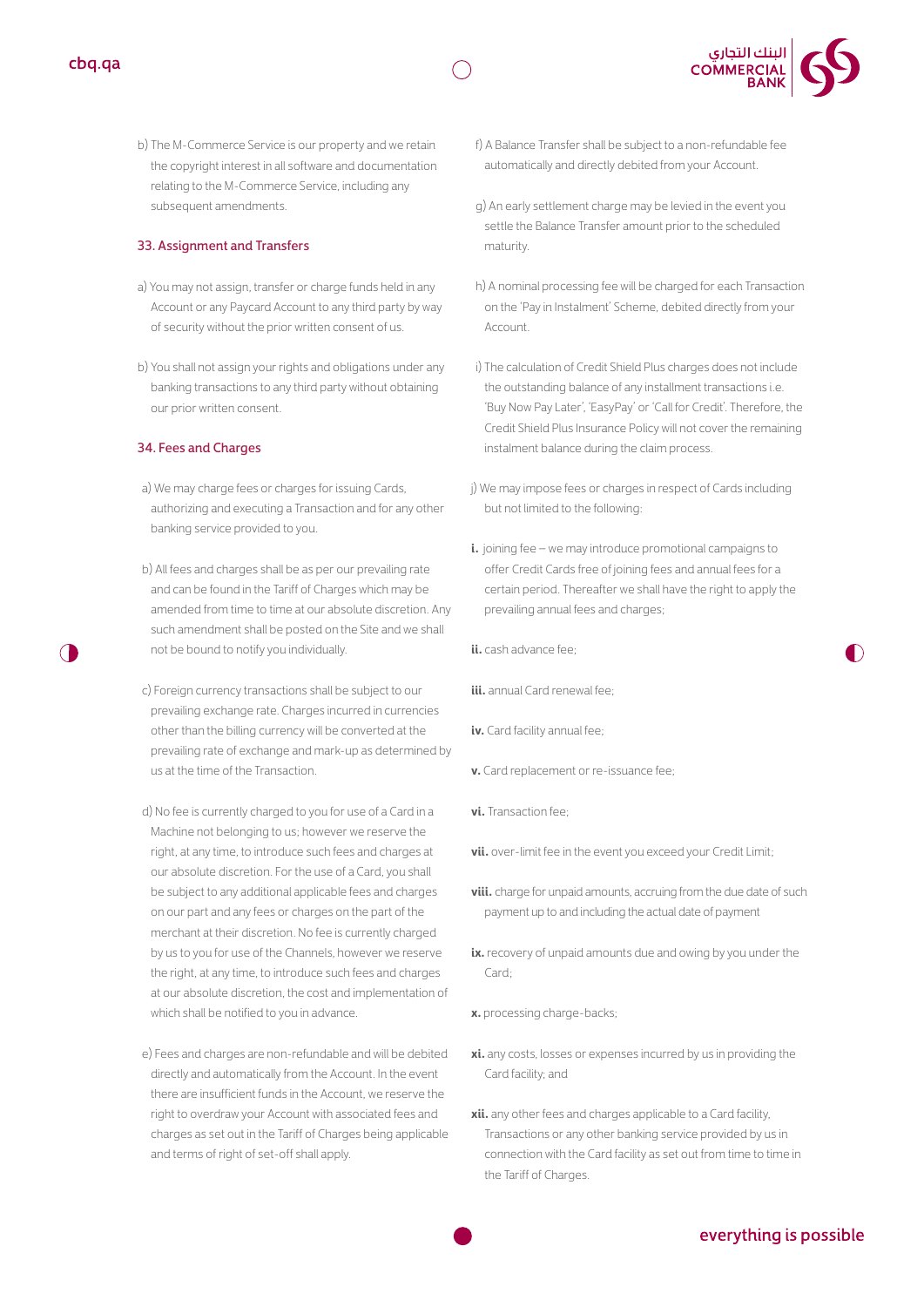



- k) We reserve the right to impose, waive or amend fees relating to any Facilities granted, in line with our prevailing policies.
- l) Our Tariff of Charges for rejection of standing orders and returned cheques will be applied.
- m) We shall be entitled to charge you for the costs incurred by us including but not limited to legal fees and court costs incurred in enforcing our rights under these Terms.
- n) We may charge a fee for any notices sent to you, including but not limited to notices of late instalment repayments.
- o) Payments not received on their due date or within three Business Days thereof shall be subject to a default interest charge payable monthly on the outstanding balance. The default interest charge shall be in accordance with the Tariff of Charges.
- p) Fees or service charges related to failed or cancelled Transactions where the funds are credited back to your account are not refundable.

#### 35. Termination

#### a) Cards

- **i.** We may at any time suspend or cease altogether a Card facility upon written notice to you.
- **ii.** Any withdrawal, suspension, cessation or termination of the Card or the Card facility shall not affect your accrued liabilities to us in relation to the Card or these Terms.
- **iii.** You may terminate the Card facility upon thirty days written notice to us. Termination by you shall only be effective from expiry of the thirty day notice period and shall be conditional on return of the Card to us and full and final settlement of your liabilities under the Card.
- **iv.** You shall remain liable for charges incurred on the Card including Transaction amounts, fees or charges for a period of ninety days from the effective date of termination.
- **v.** If your card is delinquent, suspended, withdrawn, cancelled or terminated for any reason, all reward points accumulated but not redeemed at the time thereof shall be forfeited.

#### b) Channels

- **i.** We may restrict or cease your use of any Channel at any time and for any reason upon notice to you. We may suspend a Channel or any facility available thereunder without notice where it is necessary or advisable to do so.
- **ii.** You may cease use of any Channel at any time upon written notice to us.
- **iii.** Termination of the Account relationship will result in immediate and automatic termination of Telephone or SMS Banking linked to the Account.
- **iv.** We may terminate your use of a Channel in the event that you:
- **a)** fail to comply with these Terms;
- **b)** fail to make any payment due to us in accordance with the Accounts, the Facilities and these Terms;
- **c)** engage in any illegal activity;
- **d)** are convicted of a criminal offence;
- **e)** ceases to be employed by your present employer without a new position reasonably acceptable to us;

**f)** have an expulsion or deportation order issued against you; or **g)** file for bankruptcy.

- **v.** We may terminate your Online Banking Service Account or the Online Banking Service altogether at any time in our sole discretion provided that at least 60 days' notice.
- **(vi)** We may terminate any of your Credit Cards if there is no activity on such card for a period of 12 months or more without prior notification to you.
- **vi.** You may terminate your registration to the M-Commerce Service at any time upon written notice to us. We may suspend, restrict or terminate your M-Commerce Service (or any facility or service available thereunder) or your registration thereto at any time in our sole discretion. Termination of your registration to the M-Commerce Service or the Online Banking Service (whether by you or by us) shall not affect completion of any Instruction sent prior to the effective time of termination.
- **vii.** Termination of any Channel shall not affect the accrued rights and liabilities of you prior to any such termination.

#### c) Default

**i.** We may terminate your Account or your Card, call on all collateral held and / or require repayment of all outstanding sums (including applicable interest and fees), without the need for any notice or alert in the following circumstances:

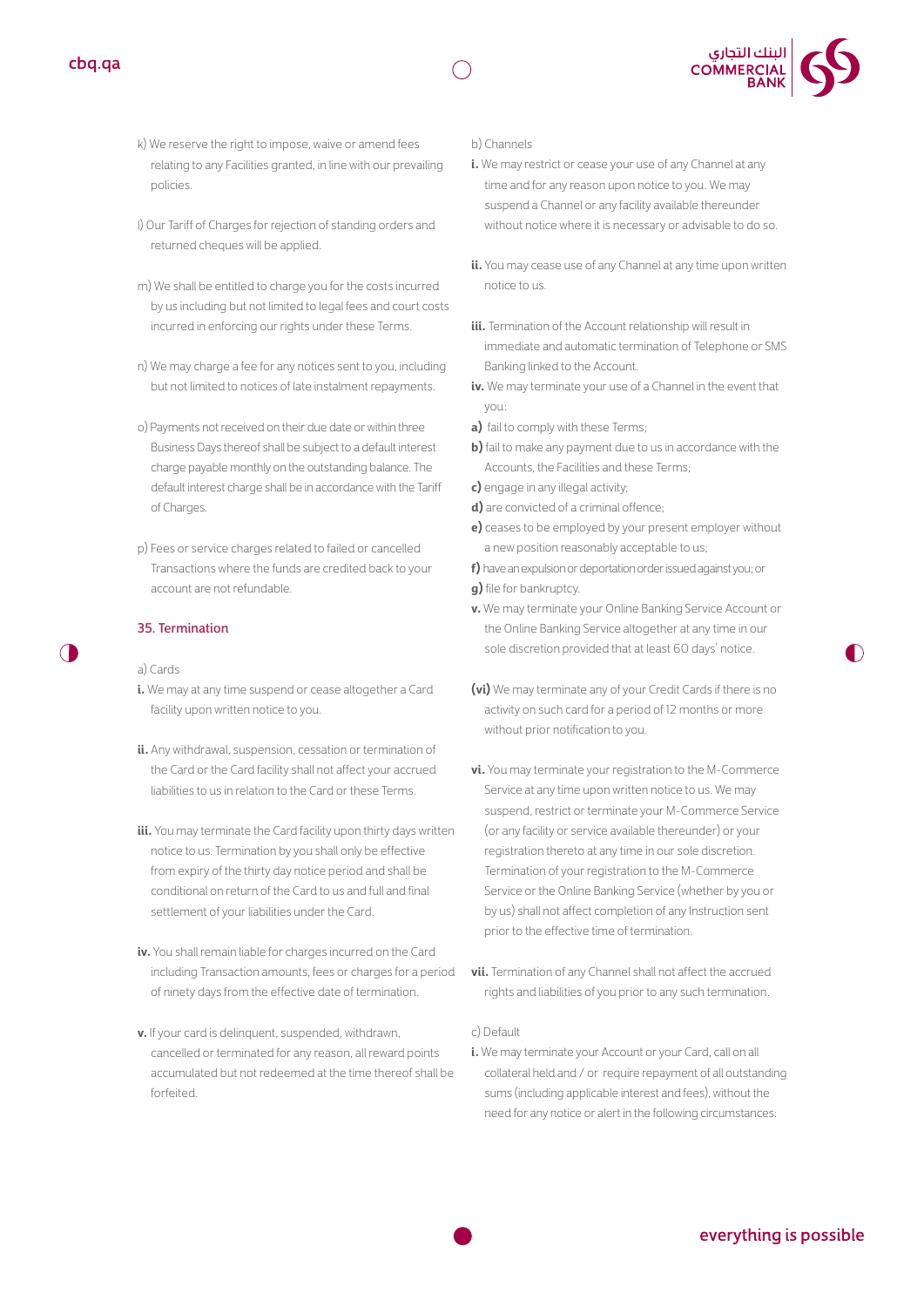

- **a)** if you fail to settle any amount owing to us when due;
- **b)** if you breach these Terms or the terms and conditions of any other agreement with us;
- **c)** if an order or sentence is issued against you in respect of any outstanding debt or any other unfulfilled obligation on your part;
- **d)** conviction of a material offense under the laws of the State of Qatar;
- **e)** issuance of an expulsion or deportation order against you;
- **f)** your bankruptcy;
- **g)** if your service is terminated by your present employer unless you have provided us with evidence (in form and substance satisfactory to us) of confirmed employment with an alternative employer within the State of Qatar within 15 days from the date of notification of termination of employment from your present employer.
- **h)** where you have a Credit Card and there is any reduction in your monthly income that changes your exposure or obligation in relation to your income; or
- **i.** your salary is not credited to your account held with us for two consecutive months.
- ii. If any of the preceding conditions occur, we will be entitled to terminate any Account and / or Card or enforce any security including an entitlement to request our appointment as a custodian over any secured.
- d) Insurance of Visa Platinum/Gold or MasterCard Gold Card shall terminate in the following cases:
- **i.** Termination of a Card or access to the Channels:
- **ii.** Not meeting the programme criteria;
- **iii.** Death of total disability of the insured; and
- **iv.** Non-payment of the dues for 90 days or more (coverage will be returned in case of the payment of all dues).

#### 36. Anti-money Laundering

- a) Account opening and availing of Accounts, Paycard Accounts, Channels and any Facilities offered by us are subject to all information requested by us and required in accordance with QCB and Qatar law anti-money laundering regulations and our regulations and policies being provided by you.
- b) If the information criteria are not met or information so provided proves to be incorrect or fraudulent we are under no obligation to, and have the absolute right to refuse to, offer any accounts, cards or facilities to you. In the event of suspicion concerning your involvement in money laundering, terrorism financing or other illegal activities, QCB and other government entities may be notified accordingly of all such suspicion and we may be required by QCB to set aside funds transferred to or held

in your Accounts. We also reserve the right to withdraw banking facilities and services or offset funds or securities held in your Accounts against any indebtedness owed to  $\overline{115}$ 

### 37. Liability for Instructions Issued Through Telephone, Facsimile, Telex, Email or Any Similar Electronic Means

- a) We shall be authorized (but not obliged) to rely on and act in accordance with any notice, demand or other communication relating to any transaction which has been issued or expected to be issued from time to time through telephone, facsimile, telex, email or any similar electronic means by the customer or his representative after inquiring about the authority or identity of the person who has issued or expected to issue such notice, demand or communication.
- b) You shall pay all banking fees and expenses resulting from using such electronic means whether incurred by us or any correspondent bank and we shall not be liable for any error resulting from bona-fide relying or acting on such notice, demand or communication.

#### 38. Liability and Indemnity

- a) You shall be liable for all losses incurred by you and / or us in the event you have breached your obligations hereunder or acted without reasonable care or fraudulently. We shall only be liable to you for losses suffered by you as a result of breach of these Terms by us or as a result of our own gross negligence or willful misconduct.
- b) You shall remain ( jointly and severally as applicable) liable until full settlement of all amounts, including interest, fees and charges, under an Account, including negotiable instruments. Where the Channels or a Card are linked to a joint Account all joint Account holders shall be jointly and severally liable under these Terms.
- c) You shall be liable for and you will indemnify us, our officers, agents, employees and affiliates on a full indemnity basis from and against all actions, claims, proceedings, demands, losses, damages, harm (including direct, indirect or consequential), costs, expenses, charges, taxes, penalties and legal costs and any other liabilities of whatsoever nature which we may suffer or sustain by reason of any breach of these Terms, your use of the Channels or a Card, any authorised use of the Channels or a Card by a third party, unauthorised use of the Channels or a Card by a third party due to your breach of the security measures outlined

# everything is possible

D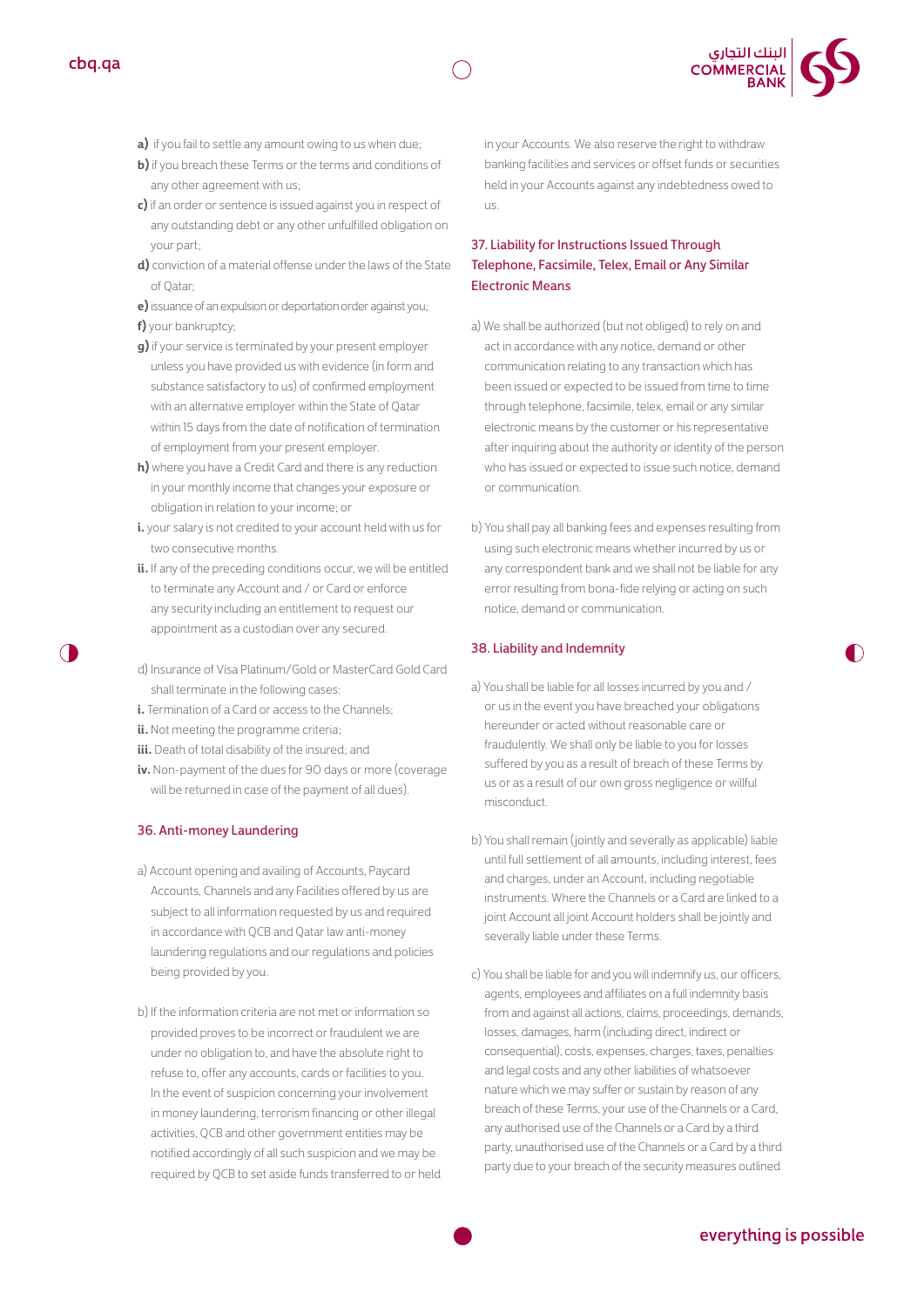



in these Terms or any fraudulent or negligent act on the part of or on behalf of you and any cost incurred by us in enforcing these Terms.

- d) For Cardholders where there are principal and supplementary Cardholders, the principal Cardholder and supplementary Cardholder shall be jointly and severally liable for all obligations under the Card facility.
- e) We shall not be liable for any malfunction and/or failure of any of our self-service card printing machines or other terminals or devices which dispense Cards unless caused by our own willful default or gross negligence.
- f) No claim by you against a merchant may be the subject of a defence or counter-claim against us or the provider of any Card Scheme.
- g) We and the provider of any Card Scheme do not guarantee goods or services purchased using a Card or entertain disputes between you, merchants, the Insurance Provider, Airport Lounges or any other third party.
- h) We and the provider of any Card Scheme shall not be liable for:
- **i.** any act, warranty or quarantee by a merchant, any failure to deliver, misrepresentation or any other breach by a merchant whatsoever and you expressly waive any right you may have against us or any of our affiliates in respect of a Transaction;
- **ii.** any failure to fulfil our obligations unless such failure is due to our gross negligence or wilful misconduct;
- **iii.** any Response to an Instruction sent to your Device unless and until given adequate notice and time to make relevant changes in our system in the event of a change in the Device number or notification of loss or theft of such Device;
- **iv.** incorrect information input by you, or for the consequences, financial or otherwise, of any incorrect information input;
- **v.** any dispute arising between you and your telecommunications provider;
- **vi.** any delay in onward transmission of utility bill payment funds to any utility company which may result in disruption of the utility service due to reasons beyond our control;
- **vii.** for the presentation of any withdrawal orders and/or documents, promissory notes, bills of exchange or other negotiable instruments presented by you;
- **viii.** for raising or failing to raise protest for non-acceptance or non-payment, for all notifications thereof, for commencing legal proceedings to enforce payment in due course of all such negotiable instruments remitted to us as banking security or as a guarantee;
- ix. any losses, costs, claims or damages of whatsoever nature, whether direct, indirect or consequential, suffered or incurred by you as a result of:
- **a)** any of the Channels or any service linked to a Channel being totally or partly unavailable for any reason including but not limited to any period of essential maintenance, critical change, repairs, alteration to or failure of systems or operations;
- **b)** acting on, failing or delaying to act on or processing, any Instruction or non-delivery or delayed delivery of a Response or an error, loss or distortion in transmission or wrongful transmission of a Response except in each case to the extent caused by our gross negligence or wilful misconduct and our liability shall be limited to the payment of interest (in the case of delay, for the period of the delay);
- **c)** acts, failures, delays or omissions of third parties;
- **d)** corrupt data being sent through the Channels;
- **e)** computer virus or line or system failure;
- **f)** the failure of any machine, data processing system, equipment associated with using a Card or transmission link whether or not owned or operated by us;
- **g)** any unauthorized, fraudulent, or erroneous transaction on your Account or using a Card unless we have been notified accordingly by you and given reasonable time to suspend Accounts and Cards;
- **h)** access by a third party to information concerning your account(s) (except where such access is obtained due to our gross negligence or wilful default and in such cases we will only be liable for direct loss or damage to you which in the ordinary course of events might reasonably be expected to result from circumstances in question); or
- **i)** any alteration, addition or deletion to these Terms, the services or the systems of operation of any of the Channels.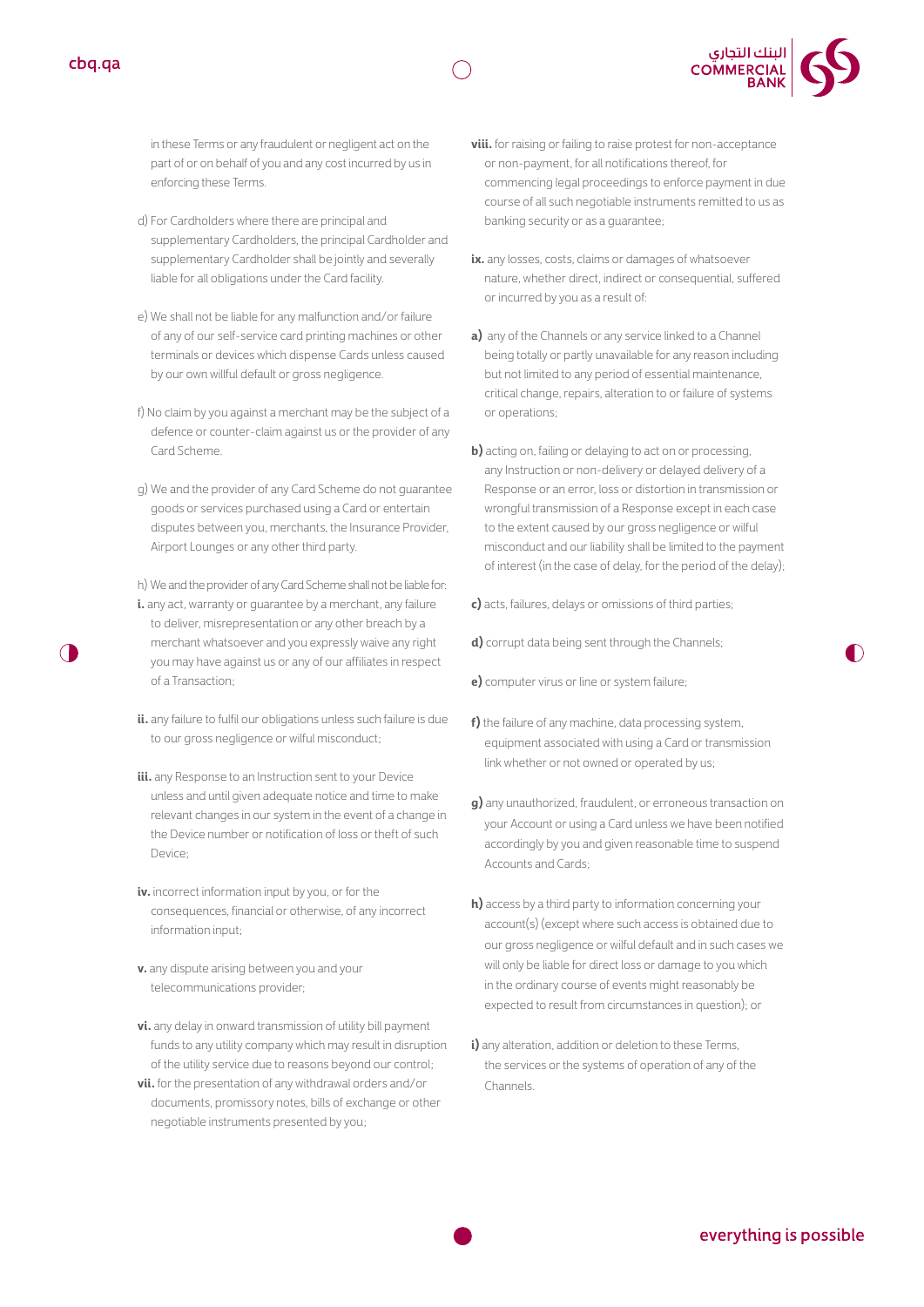- **h)** Provision of a Card facility is dependent upon third party Card providers/agents. We do not guarantee the continuance of any Card or loyalty reward provider relationship.
- **i)** Fraud weights is a parameterised monitor introduced by us to control and highlight a potential fraudulent transaction based on a combination of fraud weights assigned to various elements present in the transaction during the authorisation request. Should you, whilst travelling abroad, opt out of these fraud weight controls, we shall not be held liable for any fraudulent / suspicious transactions transacted on a Card, with the sole responsibility of honouring and settling any such fraudulent / suspicious transactions being vested upon you.
- **i)** You shall be liable for, and shall indemnify us against, any costs, claims, damages or losses resulting from:
- **i**. you acting negligently, without reasonable care or fraudulently, so as to facilitate unauthorized transactions or otherwise cause any loss or damage (for the avoidance of doubt acting without reasonable care shall be deemed to include failure to observe any of your security obligations referred to in these Terms);
- **ii.** your reliance on information available on the Channels;
- **iii.** any loss or damage to your Device, data, software, computer, telecommunications or other equipment caused by you or any third party authorised by you using the Channels;
- **iv.** your access to and use of the Site and the Channels;
- **v.** subject to any applicable terms, any Instruction issued by or on behalf of you.
- **vi.** charges from your telecommunications provider due to you accessing and utilizing the Channels.
- **vii.** reversal, revocation or cancellation of Instructions;
- **viii.** payment of utility bills (including any late payments);
- ix. erroneous payments to a third party in accordance with your Instructions;
- **x.** any loss, damage or harm arising due to non-compatibility between our Channels and your computer or Device, including any lack of security software on your part that could result in any loss, damage or harm to your computer, Device, Account(s) or Card(s);
- **xi.** Instructions issued from, and Responses send to, your Device including retention of Instructions and Responses on your Device;
- **xii.** access by a third party to the Device, Account information or SMS Banking information through your Device;
- **xiii.** ensuring transaction beneficiary account information and your Card and Account information is kept up to date within the Channels to prevent rejection of Instructions;
- **xiv.** loss that is not reported either to the appropriate police authority or transport carrier with 24 hours of occurrence; or
- **xv.** use of Contactless Cards regardless of proper authorization.
- k) You shall be liable for any transaction, fees or charges on the Card prior to notification to us of a lost or stolen Card. Subsequent to the notification, and after a reasonable time, of a lost or stolen Card you shall only be liable for Transactions, fees and charges on the card as determined by us unless it is proven you have acted fraudulently. In any event, our responsibility is only limited to the allocated Credit Limit on the Card. We are not liable for any monies credited to your Card over and above the allocated Credit Limit.

l) You shall not be liable for:

- **a)** Instructions sent from, and Responses sent to, your mobile after giving us notice of, and reasonable time to act on, a security breach of loss of or change in mobile number; and
- **b)** fraudulent Instructions provided that there is incontrovertible evidence of such fraud.
- m) Information provided by us, such as account information and share information, is believed to be accurate and reliable when presented, however we cannot and do not guarantee the validity and correctness of such information.
- n) We shall not be liable for any partial or complete damage to any items deposited in a Safe Deposit Locker howsoever caused.
- o) You shall reimburse us for all costs and expenses incurred in re-opening a Safe Deposit Locker and/or changing the lock and key pursuant to your locker or key being lost or stolen.